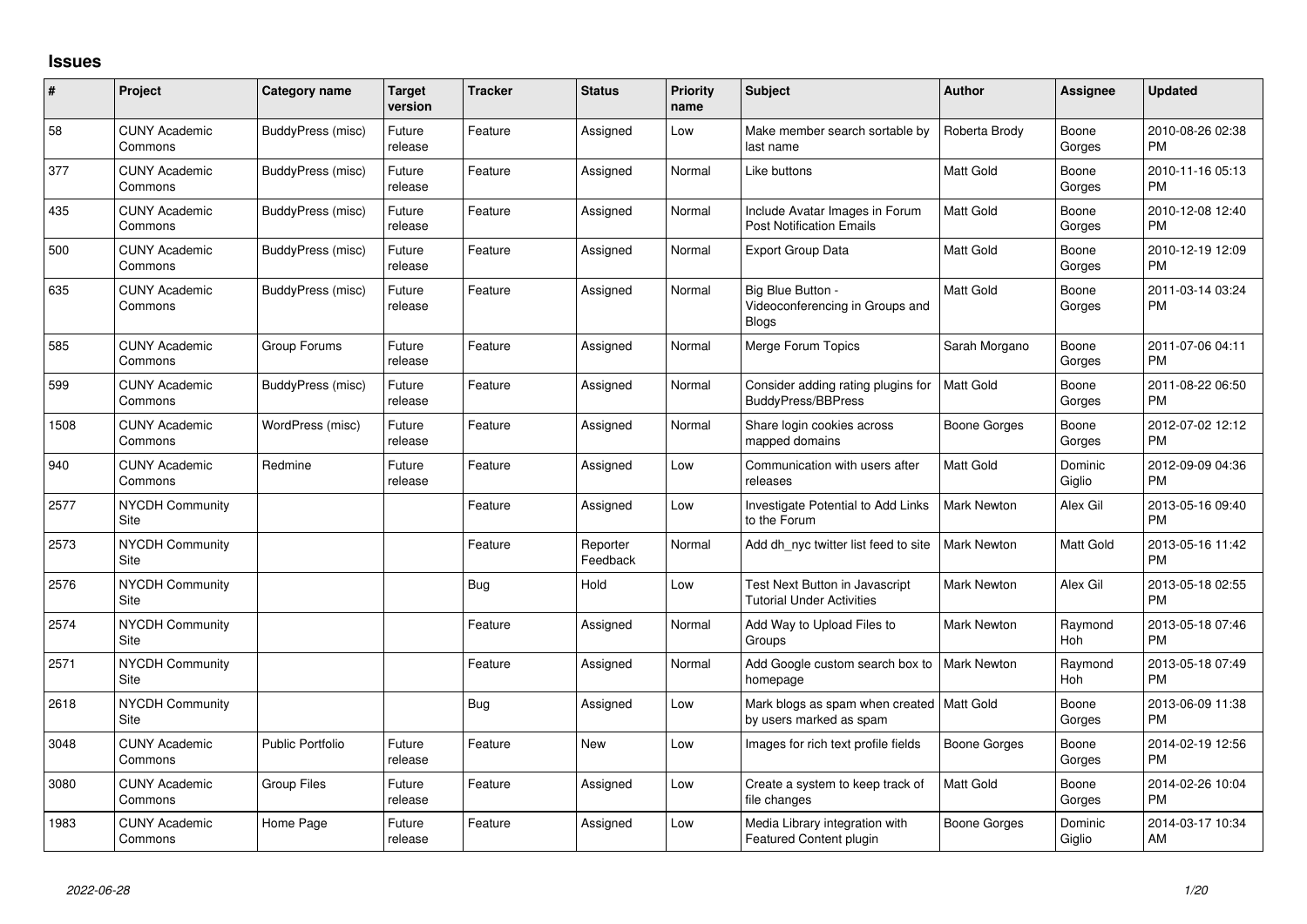| #    | Project                         | Category name            | <b>Target</b><br>version | <b>Tracker</b> | <b>Status</b>       | Priority<br>name | <b>Subject</b>                                                             | <b>Author</b>    | Assignee            | <b>Updated</b>                |
|------|---------------------------------|--------------------------|--------------------------|----------------|---------------------|------------------|----------------------------------------------------------------------------|------------------|---------------------|-------------------------------|
| 860  | <b>CUNY Academic</b><br>Commons | Design                   | Future<br>release        | Design/UX      | Assigned            | Normal           | <b>Standardize Button Treatment</b><br>Across the Commons                  | Chris Stein      | Chris Stein         | 2014-05-01 09:45<br>AM        |
| 1888 | <b>CUNY Academic</b><br>Commons | Home Page                | Future<br>release        | Feature        | Assigned            | Normal           | Refactor BP MPO Activity Filter to<br>support proper pagination            | Sarah Morgano    | Boone<br>Gorges     | 2014-05-01 07:11<br><b>PM</b> |
| 3220 | <b>CUNY Academic</b><br>Commons | <b>Public Portfolio</b>  | Future<br>release        | Feature        | Assigned            | Normal           | Add indent/outdent option to<br>Formatting Buttons on Profile<br>Page      | Matt Gold        | Boone<br>Gorges     | 2014-05-21 10:39<br><b>PM</b> |
| 3354 | <b>CUNY Academic</b><br>Commons | <b>Group Files</b>       | Future<br>release        | Feature        | Assigned            | Low              | Allow Group Download of Multiple<br><b>Selected Files</b>                  | <b>Matt Gold</b> | Chris Stein         | 2014-08-01 08:50<br>AM        |
| 3419 | <b>CUNY Academic</b><br>Commons | Group Invitations        | 1.6.14                   | Bug            | Testing<br>Required | Normal           | Neatening the display of<br>messages on group requests                     | Matt Gold        | Boone<br>Gorges     | 2014-09-01 09:29<br><b>PM</b> |
| 2223 | <b>CUNY Academic</b><br>Commons | <b>WordPress Plugins</b> | Future<br>release        | Feature        | Assigned            | Low              | Add Participad to the CUNY<br><b>Academic Commons</b>                      | Matt Gold        | Boone<br>Gorges     | 2014-09-17 10:03<br><b>PM</b> |
| 3330 | <b>CUNY Academic</b><br>Commons | My Commons               | Future<br>release        | Feature        | Assigned            | Normal           | "Commons Information" tool                                                 | Boone Gorges     | Chris Stein         | 2014-09-22 08:46<br><b>PM</b> |
| 3458 | <b>CUNY Academic</b><br>Commons | Groups (misc)            | Future<br>release        | Feature        | Assigned            | Normal           | Filter Members of Group by<br>Campus                                       | Michael Smith    | Samantha<br>Raddatz | 2014-09-26 08:32<br><b>PM</b> |
| 3193 | <b>CUNY Academic</b><br>Commons | Group Forums             | Future<br>release        | Feature        | Assigned            | Normal           | bbPress 2.x dynamic roles and<br><b>RBE</b>                                | Boone Gorges     | Boone<br>Gorges     | 2014-09-30 01:30<br><b>PM</b> |
| 3506 | <b>CUNY Academic</b><br>Commons | Publicity                | 1.7                      | Publicity      | New                 | Normal           | Prepare 1.7 email messaging                                                | Micki Kaufman    | Micki<br>Kaufman    | 2014-10-01 12:36<br><b>PM</b> |
| 3509 | <b>CUNY Academic</b><br>Commons | Publicity                | 1.7                      | Publicity      | <b>New</b>          | Normal           | Create 1.7 digital signage imagery                                         | Micki Kaufman    | Marilyn<br>Weber    | 2014-10-01 12:40<br><b>PM</b> |
| 3524 | <b>CUNY Academic</b><br>Commons | Documentation            | Not tracked              | Documentation  | Assigned            | Normal           | Post describing all you can do<br>when starting up a new<br>blog/group     | Matt Gold        | scott voth          | 2014-10-04 12:56<br><b>PM</b> |
| 3492 | <b>CUNY Academic</b><br>Commons | <b>WordPress Themes</b>  | Future<br>release        | Support        | Assigned            | Normal           | Add CBOX theme to the<br>Commons                                           | scott voth       | Raymond<br>Hoh      | 2014-10-08 05:55<br><b>PM</b> |
| 3511 | <b>CUNY Academic</b><br>Commons | Publicity                | 1.7                      | Publicity      | Assigned            | Normal           | Social media for 1.7                                                       | Micki Kaufman    | Sarah<br>Morgano    | 2014-10-14 03:32<br><b>PM</b> |
| 3510 | <b>CUNY Academic</b><br>Commons | Publicity                | 1.7                      | Publicity      | Assigned            | Normal           | Post on the News Blog re: 'My<br>Commons'                                  | Micki Kaufman    | Sarah<br>Morgano    | 2014-10-15 11:18<br>AM        |
| 3475 | <b>CUNY Academic</b><br>Commons | Events                   | Future<br>release        | Feature        | Assigned            | Normal           | Request to add plugin to<br>streamline room<br>booking/appointment booking | Naomi Barrettara | Boone<br>Gorges     | 2014-12-01 05:14<br><b>PM</b> |
| 3691 | <b>CUNY Academic</b><br>Commons | <b>WordPress Plugins</b> | Future<br>release        | Bug            | <b>New</b>          | Normal           | <b>WPMU Domain Mapping</b><br>Debugging on cdev                            | Raymond Hoh      | Matt Gold           | 2014-12-12 09:04<br>AM        |
| 2167 | <b>CUNY Academic</b><br>Commons | WordPress (misc)         | Future<br>release        | Bug            | Assigned            | Normal           | CAC-Livestream Plugin Issues                                               | Michael Smith    | Dominic<br>Giglio   | 2015-01-02 03:06<br><b>PM</b> |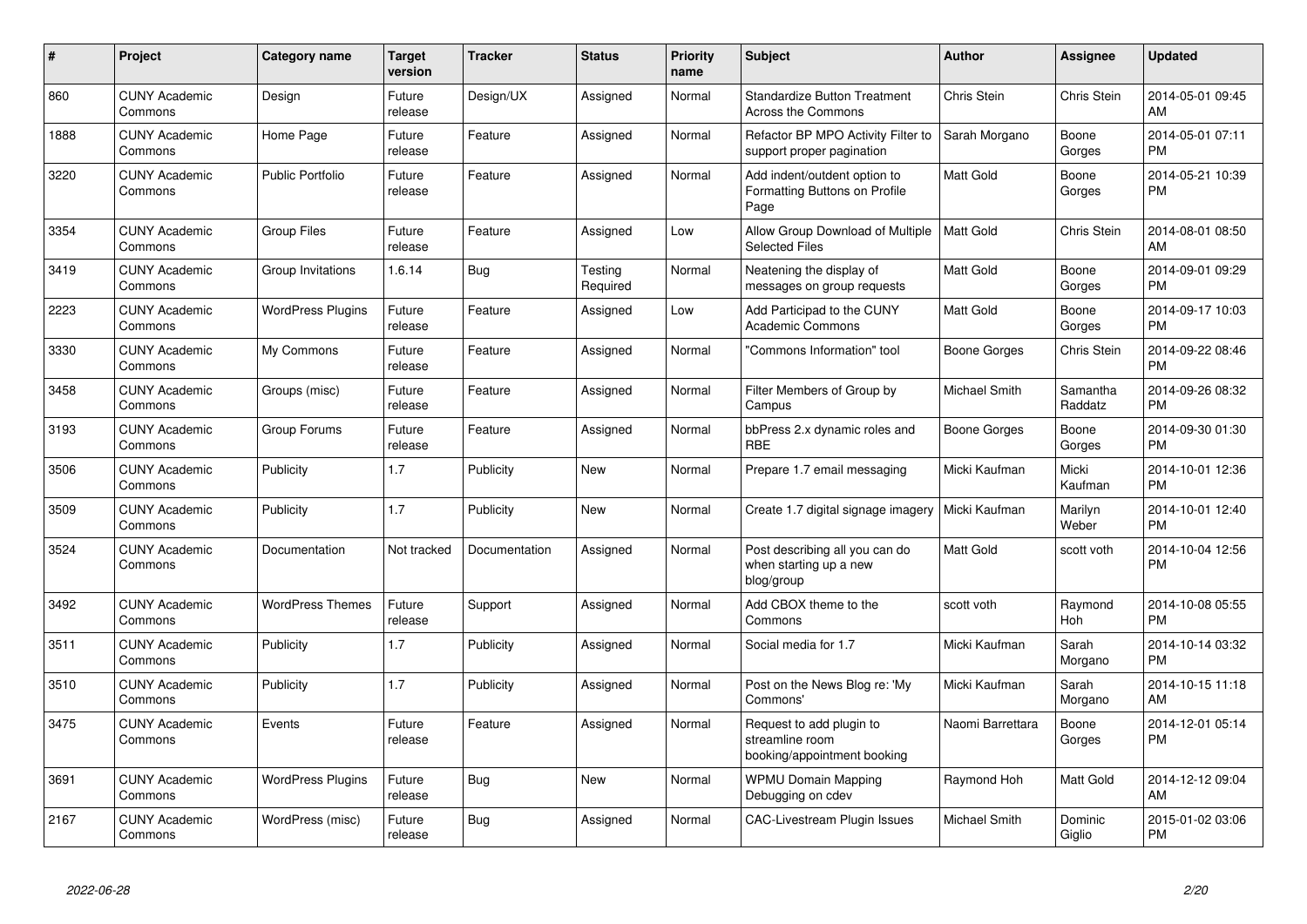| #    | Project                         | <b>Category name</b>     | <b>Target</b><br>version | <b>Tracker</b> | <b>Status</b> | <b>Priority</b><br>name | <b>Subject</b>                                                                 | Author              | <b>Assignee</b>     | <b>Updated</b>                |
|------|---------------------------------|--------------------------|--------------------------|----------------|---------------|-------------------------|--------------------------------------------------------------------------------|---------------------|---------------------|-------------------------------|
| 412  | <b>CUNY Academic</b><br>Commons | <b>WordPress Themes</b>  | Future<br>release        | Feature        | Assigned      | Normal                  | <b>Featured Themes</b>                                                         | <b>Matt Gold</b>    | Dominic<br>Giglio   | 2015-01-05 08:44<br><b>PM</b> |
| 658  | <b>CUNY Academic</b><br>Commons | <b>WordPress Plugins</b> | Future<br>release        | Feature        | Assigned      | Normal                  | Rebulid Sitewide Tag Suggestion                                                | <b>Matt Gold</b>    | Boone<br>Gorges     | 2015-01-05 08:47<br><b>PM</b> |
| 1562 | CUNY Academic<br>Commons        | <b>WordPress Plugins</b> | Future<br>release        | Feature        | Assigned      | Low                     | Play with NYT Collaborative<br><b>Authoring Tool</b>                           | <b>Matt Gold</b>    | Boone<br>Gorges     | 2015-01-05 08:47<br><b>PM</b> |
| 364  | <b>CUNY Academic</b><br>Commons | <b>WordPress Plugins</b> | Future<br>release        | Feature        | <b>New</b>    | Normal                  | <b>Bulletin Board</b>                                                          | <b>Matt Gold</b>    |                     | 2015-01-05 08:50<br><b>PM</b> |
| 2753 | <b>CUNY Academic</b><br>Commons | <b>Public Portfolio</b>  | Future<br>release        | Feature        | New           | Normal                  | Create actual actual tagification in<br>academic interests and other<br>fields | Micki Kaufman       | Boone<br>Gorges     | 2015-01-05 08:52<br><b>PM</b> |
| 2832 | <b>CUNY Academic</b><br>Commons | <b>Public Portfolio</b>  | Future<br>release        | Feature        | Assigned      | Normal                  | Improve interface for (not)<br>auto-linking profile fields                     | <b>Boone Gorges</b> | Chris Stein         | 2015-01-05 08:52<br><b>PM</b> |
| 2754 | <b>CUNY Academic</b><br>Commons | Design                   | Future<br>release        | Feature        | Assigned      | Normal                  | Determine strategy for CAC logo<br>handling in top header                      | Micki Kaufman       | Chris Stein         | 2015-01-05 08:53<br><b>PM</b> |
| 3042 | <b>CUNY Academic</b><br>Commons | <b>Public Portfolio</b>  | Future<br>release        | Feature        | Assigned      | Normal                  | Browsing member interests                                                      | Matt Gold           | Boone<br>Gorges     | 2015-03-21 09:04<br><b>PM</b> |
| 3759 | <b>CUNY Academic</b><br>Commons | WordPress (misc)         | Future<br>release        | Feature        | Assigned      | Normal                  | Review Interface for Adding Users   Matt Gold<br>to Blogs                      |                     | Boone<br>Gorges     | 2015-03-24 05:52<br><b>PM</b> |
| 3308 | <b>CUNY Academic</b><br>Commons | Group Invitations        | Future<br>release        | Feature        | Assigned      | Normal                  | Allow members to rescind group<br>invitations                                  | Matt Gold           | Boone<br>Gorges     | 2015-04-01 08:53<br><b>PM</b> |
| 3770 | <b>CUNY Academic</b><br>Commons | <b>Public Portfolio</b>  | Future<br>release        | Feature        | Assigned      | Normal                  | Improve Layout/Formatting of<br>Positions Area on Public<br>Portfolios         | Matt Gold           | Chris Stein         | 2015-04-01 09:17<br><b>PM</b> |
| 3059 | <b>CUNY Academic</b><br>Commons | Group Forums             | Future<br>release        | Design/UX      | <b>New</b>    | Normal                  | Forum Post Permissable Content<br><b>Explanatory Text</b>                      | Chris Stein         | Chris Stein         | 2015-04-02 11:27<br>AM        |
| 3577 | <b>CUNY Academic</b><br>Commons | My Commons               | Future<br>release        | Design/UX      | Assigned      | Normal                  | Replies to items in My Commons                                                 | <b>Matt Gold</b>    | Raymond<br>Hoh      | 2015-04-09 05:19<br><b>PM</b> |
| 370  | <b>CUNY Academic</b><br>Commons | Registration             | Future<br>release        | Feature        | Assigned      | High                    | <b>Guest Accounts</b>                                                          | Matt Gold           | Matt Gold           | 2015-04-09 09:33<br><b>PM</b> |
| 3662 | <b>CUNY Academic</b><br>Commons | <b>SEO</b>               | Future<br>release        | Feature        | Assigned      | Normal                  | Duplicate Content/SEO/Google<br>issues                                         | Matt Gold           | Raymond<br>Hoh      | 2015-04-13 04:37<br><b>PM</b> |
| 3536 | <b>CUNY Academic</b><br>Commons | My Commons               | Future<br>release        | Feature        | Assigned      | Normal                  | Infinite Scroll on My Commons<br>page                                          | Matt Gold           | Raymond<br>Hoh      | 2015-04-13 04:42<br>PM        |
| 4027 | <b>CUNY Academic</b><br>Commons | Commons In A Box         | Not tracked              | Design/UX      | Assigned      | Normal                  | Usability review of CBOX update<br>procedures                                  | Matt Gold           | Samantha<br>Raddatz | 2015-05-11 06:36<br><b>PM</b> |
| 4053 | <b>CUNY Academic</b><br>Commons | Events                   | Future<br>release        | Feature        | Assigned      | Normal                  | Create new tab for past events                                                 | Matt Gold           | Boone<br>Gorges     | 2015-05-12 02:10<br><b>PM</b> |
| 4222 | <b>CUNY Academic</b><br>Commons | User Experience          | Future<br>release        | Design/UX      | New           | Normal                  | Add information to 'Delete<br>Account' page                                    | Samantha Raddatz    | scott voth          | 2015-06-26 11:35<br>AM        |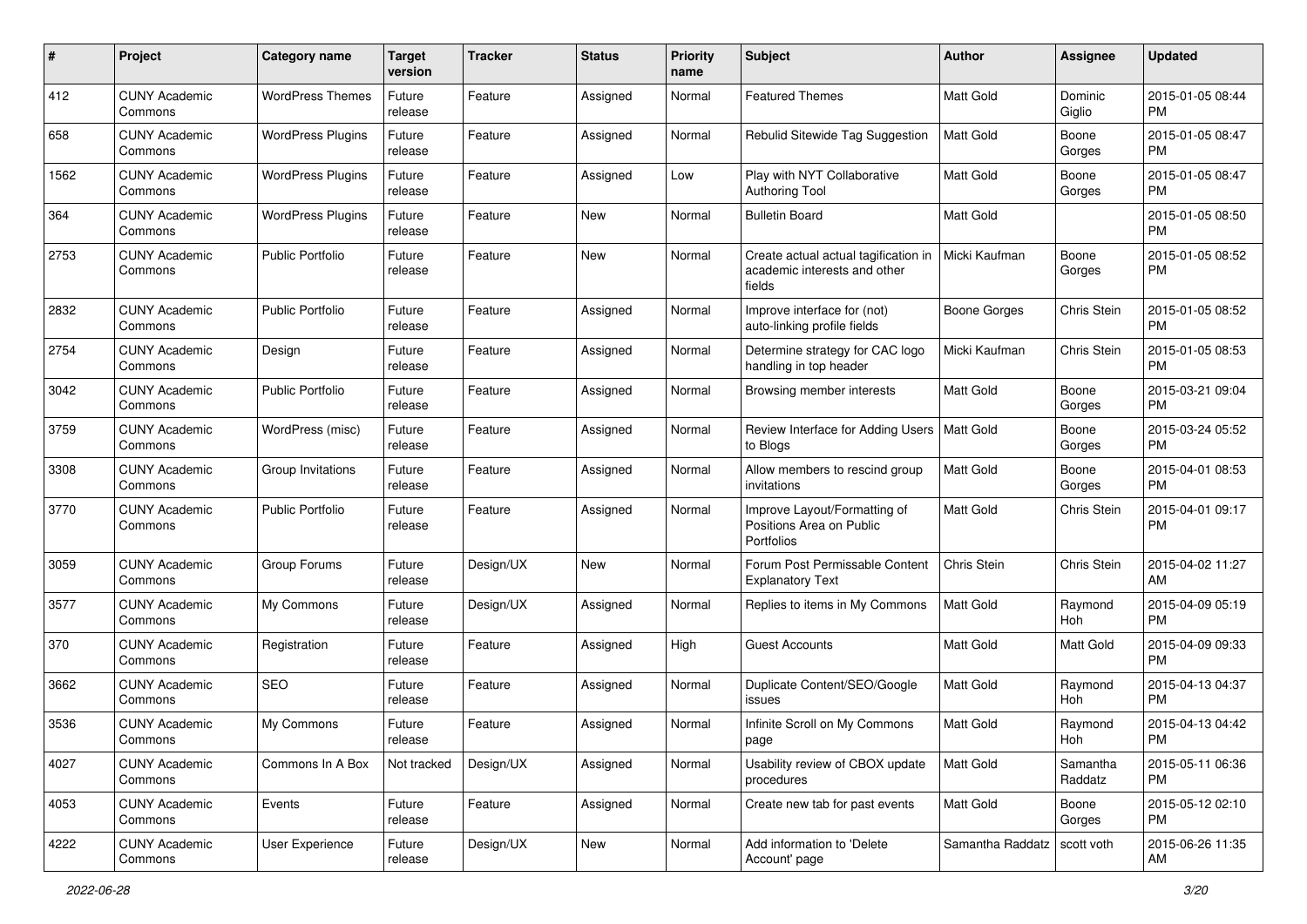| #    | Project                         | Category name           | <b>Target</b><br>version | <b>Tracker</b> | <b>Status</b> | Priority<br>name | <b>Subject</b>                                                        | <b>Author</b>           | Assignee              | <b>Updated</b>                |
|------|---------------------------------|-------------------------|--------------------------|----------------|---------------|------------------|-----------------------------------------------------------------------|-------------------------|-----------------------|-------------------------------|
| 4221 | <b>CUNY Academic</b><br>Commons | Group Forums            | Future<br>release        | Design/UX      | Assigned      | Normal           | Add 'Number of Posts' display<br>option to Forum page                 | Samantha Raddatz        | Samantha<br>Raddatz   | 2015-06-26 02:21<br><b>PM</b> |
| 4225 | <b>CUNY Academic</b><br>Commons | <b>DiRT</b> Integration | Future<br>release        | Design/UX      | <b>New</b>    | Normal           | Add information to DIRT page (in<br>Create a Group)                   | Samantha Raddatz        | <b>Matt Gold</b>      | 2015-06-26 03:14<br><b>PM</b> |
| 4238 | <b>CUNY Academic</b><br>Commons | Events                  | Future<br>release        | Feature        | Assigned      | Normal           | Copy Events to Other Groups?                                          | Matt Gold               | Boone<br>Gorges       | 2015-07-02 10:08<br>AM        |
| 4253 | <b>CUNY Academic</b><br>Commons | <b>Public Portfolio</b> | Future<br>release        | Design/UX      | <b>New</b>    | Normal           | Encourage users to add portfolio<br>content                           | Samantha Raddatz        | Samantha<br>Raddatz   | 2015-07-07 11:32<br>AM        |
| 4235 | <b>CUNY Academic</b><br>Commons |                         | Not tracked              | Design/UX      | Assigned      | Normal           | Explore user experience around<br>comments on forum topics vs<br>docs | Matt Gold               | Samantha<br>Raddatz   | 2015-07-21 10:23<br>AM        |
| 4404 | <b>CUNY Academic</b><br>Commons | <b>Public Portfolio</b> | Future<br>release        | Design/UX      | Assigned      | Normal           | Change color of permissions info<br>on portfolio editing interface    | <b>Matt Gold</b>        | Samantha<br>Raddatz   | 2015-08-11 05:28<br><b>PM</b> |
| 4388 | <b>CUNY Academic</b><br>Commons | WordPress (misc)        | Future<br>release        | Bug            | Assigned      | Normal           | Repeated request for<br>authentication.                               | Alice.Lynn<br>McMichael | Raymond<br>Hoh        | 2015-08-11 07:35<br><b>PM</b> |
| 4535 | <b>CUNY Academic</b><br>Commons | My Commons              | Future<br>release        | Bug            | <b>New</b>    | Low              | My Commons filter issue                                               | scott voth              | Raymond<br>Hoh        | 2015-09-01 11:17<br>AM        |
| 4226 | <b>CUNY Academic</b><br>Commons | <b>BuddyPress Docs</b>  | Future<br>release        | Design/UX      | <b>New</b>    | Normal           | Add option to connect a Doc with<br>a Group                           | Samantha Raddatz        | Samantha<br>Raddatz   | 2015-09-09 04:08<br><b>PM</b> |
| 4592 | <b>CUNY Academic</b><br>Commons | Events                  | Future<br>release        | Design/UX      | <b>New</b>    | Normal           | Event Creation - Venue Dropdown<br>Slow                               | Samantha Raddatz        | Boone<br>Gorges       | 2015-09-14 04:56<br><b>PM</b> |
| 4622 | <b>CUNY Academic</b><br>Commons | <b>Public Portfolio</b> | Future<br>release        | Design/UX      | <b>New</b>    | Normal           | <b>Profile Visibility Settings</b>                                    | Samantha Raddatz        | Samantha<br>Raddatz   | 2015-09-21 12:18<br><b>PM</b> |
| 4661 | <b>CUNY Academic</b><br>Commons | <b>User Experience</b>  | Future<br>release        | Bug            | Assigned      | Normal           | Simplify Events text                                                  | <b>Matt Gold</b>        | Samantha<br>Raddatz   | 2015-10-02 09:06<br><b>PM</b> |
| 3192 | <b>CUNY Academic</b><br>Commons | Group Forums            | Future<br>release        | Feature        | Assigned      | Normal           | Customizable forum views for<br>bbPress 2.x group forums              | Boone Gorges            | Raymond<br><b>Hoh</b> | 2015-11-09 12:47<br><b>PM</b> |
| 3565 | <b>CUNY Academic</b><br>Commons | My Commons              | Not tracked              | Documentation  | <b>New</b>    | Normal           | Load Newest inconsistencies                                           | <b>Chris Stein</b>      | scott voth            | 2015-11-09 01:16<br><b>PM</b> |
| 3517 | <b>CUNY Academic</b><br>Commons | My Commons              | Future<br>release        | Feature        | Assigned      | Normal           | Mute/Unmute My Commons<br>updates                                     | <b>Matt Gold</b>        | Raymond<br>Hoh        | 2015-11-09 01:19<br><b>PM</b> |
| 3473 | <b>CUNY Academic</b><br>Commons | <b>User Experience</b>  | Future<br>release        | Feature        | Assigned      | Normal           | Commons profile: Add help info<br>about "Positions" replacing "title" | Keith Miyake            | Samantha<br>Raddatz   | 2015-11-09 02:28<br><b>PM</b> |
| 308  | <b>CUNY Academic</b><br>Commons | Registration            | Future<br>release        | Feature        | <b>New</b>    | Normal           | Group recommendations for<br>signup process                           | Boone Gorges            | Samantha<br>Raddatz   | 2015-11-09 05:07<br><b>PM</b> |
| 310  | <b>CUNY Academic</b><br>Commons | BuddyPress (misc)       | Future<br>release        | Feature        | Assigned      | Low              | <b>Friend Request Email</b>                                           | <b>Matt Gold</b>        | Samantha<br>Raddatz   | 2015-11-09 05:08<br><b>PM</b> |
| 618  | <b>CUNY Academic</b><br>Commons | <b>BuddyPress Docs</b>  | Future<br>release        | Feature        | Assigned      | Normal           | BuddyPress Docs: export formats                                       | <b>Boone Gorges</b>     | Boone<br>Gorges       | 2015-11-09 05:38<br><b>PM</b> |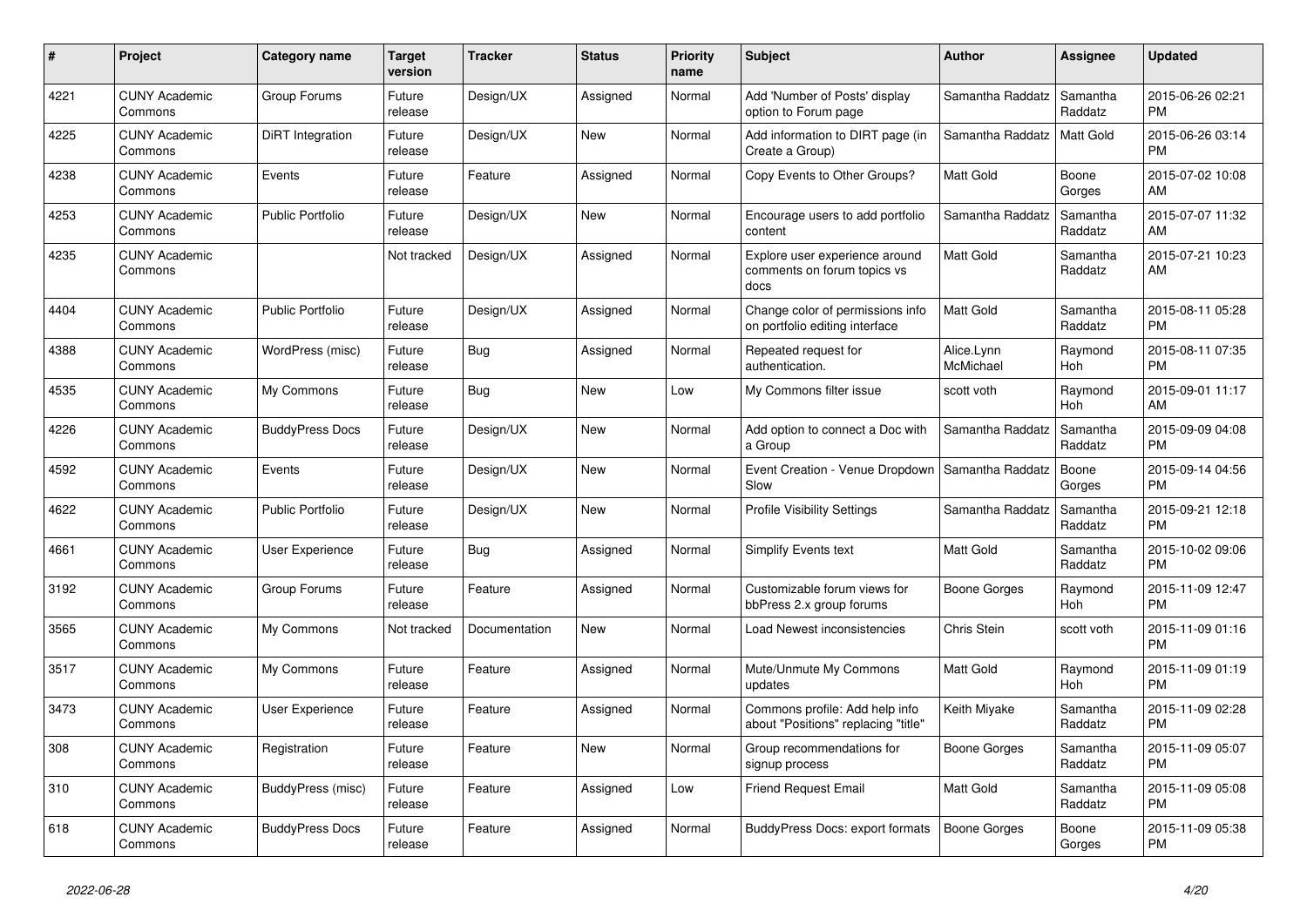| #    | Project                         | <b>Category name</b>       | <b>Target</b><br>version | <b>Tracker</b> | <b>Status</b>        | <b>Priority</b><br>name | <b>Subject</b>                                                                | Author              | <b>Assignee</b>     | <b>Updated</b>                |
|------|---------------------------------|----------------------------|--------------------------|----------------|----------------------|-------------------------|-------------------------------------------------------------------------------|---------------------|---------------------|-------------------------------|
| 653  | <b>CUNY Academic</b><br>Commons | Group Blogs                | Future<br>release        | Feature        | Assigned             | Normal                  | Redesign Integration of Groups<br>and Blogs                                   | <b>Matt Gold</b>    | Samantha<br>Raddatz | 2015-11-09 05:40<br><b>PM</b> |
| 1422 | <b>CUNY Academic</b><br>Commons | <b>BuddyPress Docs</b>     | Future<br>release        | Feature        | Assigned             | Normal                  | Make "created Doc" activity icons<br>non-mini                                 | <b>Boone Gorges</b> | Boone<br>Gorges     | 2015-11-09 05:48<br><b>PM</b> |
| 1192 | <b>CUNY Academic</b><br>Commons | <b>Group Files</b>         | Future<br>release        | Feature        | Assigned             | Low                     | When posting group files, allow<br>users to add a category without<br>saving  | <b>Matt Gold</b>    | Raymond<br>Hoh      | 2015-11-09 05:53<br><b>PM</b> |
| 519  | <b>CUNY Academic</b><br>Commons | <b>BuddyPress Docs</b>     | Future<br>release        | Feature        | Assigned             | Low                     | TOC for individual docs - for new<br>BP "wiki-like" plugin                    | scott voth          | Boone<br>Gorges     | 2015-11-09 05:54<br><b>PM</b> |
| 481  | <b>CUNY Academic</b><br>Commons | Groups (misc)              | Future<br>release        | Feature        | Assigned             | Normal                  | ability to archive inactive groups<br>and blogs                               | Michael Mandiberg   | Samantha<br>Raddatz | 2015-11-09 05:56<br><b>PM</b> |
| 1456 | <b>CUNY Academic</b><br>Commons | Group Invitations          | Future<br>release        | Feature        | Reporter<br>Feedback | Low                     | Invite to Group Button from Profile   Matt Gold<br>Field                      |                     | Samantha<br>Raddatz | 2015-11-09 05:59<br><b>PM</b> |
| 333  | <b>CUNY Academic</b><br>Commons | <b>Email Notifications</b> | Future<br>release        | Feature        | Assigned             | Low                     | Delay Forum Notification Email<br>Delivery Until After Editing Period<br>Ends | <b>Matt Gold</b>    | Raymond<br>Hoh      | 2015-11-09 06:01<br><b>PM</b> |
| 1166 | <b>CUNY Academic</b><br>Commons | <b>Email Invitations</b>   | Future<br>release        | Feature        | New                  | Low                     | Better organizational tools for<br>Sent Invites                               | <b>Boone Gorges</b> | Boone<br>Gorges     | 2015-11-09 06:02<br><b>PM</b> |
| 1165 | <b>CUNY Academic</b><br>Commons | <b>Email Invitations</b>   | Future<br>release        | Feature        | Assigned             | Low                     | Allow saved lists of invitees under<br>Send Invites                           | <b>Boone Gorges</b> | Boone<br>Gorges     | 2015-11-09 06:03<br><b>PM</b> |
| 2013 | <b>CUNY Academic</b><br>Commons | <b>Public Portfolio</b>    | Future<br>release        | Feature        | Assigned             | Low                     | Have Profile Privacy Options<br>show up only for filled-in fields             | <b>Matt Gold</b>    | Boone<br>Gorges     | 2015-11-09 06:09<br><b>PM</b> |
| 2325 | <b>CUNY Academic</b><br>Commons | BuddyPress (misc)          | Future<br>release        | Feature        | Assigned             | Low                     | Profile should have separate<br>fields for first/last names                   | local admin         | Boone<br>Gorges     | 2015-11-09 06:09<br><b>PM</b> |
| 2610 | <b>CUNY Academic</b><br>Commons | Group Invitations          | Future<br>release        | Feature        | Assigned             | Low                     | Request: Custom invitation<br>message to group invites                        | local admin         | Boone<br>Gorges     | 2015-11-09 06:13<br><b>PM</b> |
| 1460 | <b>CUNY Academic</b><br>Commons | Analytics                  | Future<br>release        | Feature        | Assigned             | Normal                  | Update System Report                                                          | <b>Brian Foote</b>  | Boone<br>Gorges     | 2015-11-09 06:13<br><b>PM</b> |
| 1744 | <b>CUNY Academic</b><br>Commons | <b>BuddyPress Docs</b>     | Future<br>release        | Feature        | Assigned             | Normal                  | Spreadsheet-style Docs                                                        | <b>Boone Gorges</b> | Boone<br>Gorges     | 2015-11-09 06:13<br><b>PM</b> |
| 3939 | <b>CUNY Academic</b><br>Commons | <b>WordPress Plugins</b>   | Future<br>release        | <b>Bug</b>     | Hold                 | Normal                  | Activity stream support for<br>Co-Authors Plus plugin                         | Raymond Hoh         | Raymond<br>Hoh      | 2015-11-09 06:13<br><b>PM</b> |
| 2523 | <b>CUNY Academic</b><br>Commons | <b>BuddyPress Docs</b>     | Future<br>release        | Feature        | Assigned             | Normal                  | Allow Users to Upload Images to<br>BP Docs                                    | Matt Gold           | Boone<br>Gorges     | 2015-11-09 06:14<br>PM        |
| 287  | <b>CUNY Academic</b><br>Commons | WordPress (misc)           | Future<br>release        | Feature        | Assigned             | Normal                  | Create troubleshooting tool for<br>account sign-up                            | Matt Gold           | Boone<br>Gorges     | 2015-11-09 06:17<br><b>PM</b> |
| 497  | <b>CUNY Academic</b><br>Commons | <b>WordPress Plugins</b>   | Future<br>release        | Feature        | Assigned             | Normal                  | Drag and Drop Ordering on<br>Gallery Post Plugin                              | Matt Gold           | Ron Rennick         | 2015-11-09 06:18<br>PM        |
| 365  | <b>CUNY Academic</b><br>Commons | WordPress (misc)           | Future<br>release        | Feature        | Assigned             | Normal                  | <b>Create Mouseover Tooltips</b><br>throughout Site                           | Matt Gold           | Chris Stein         | 2015-11-09 06:18<br>PM        |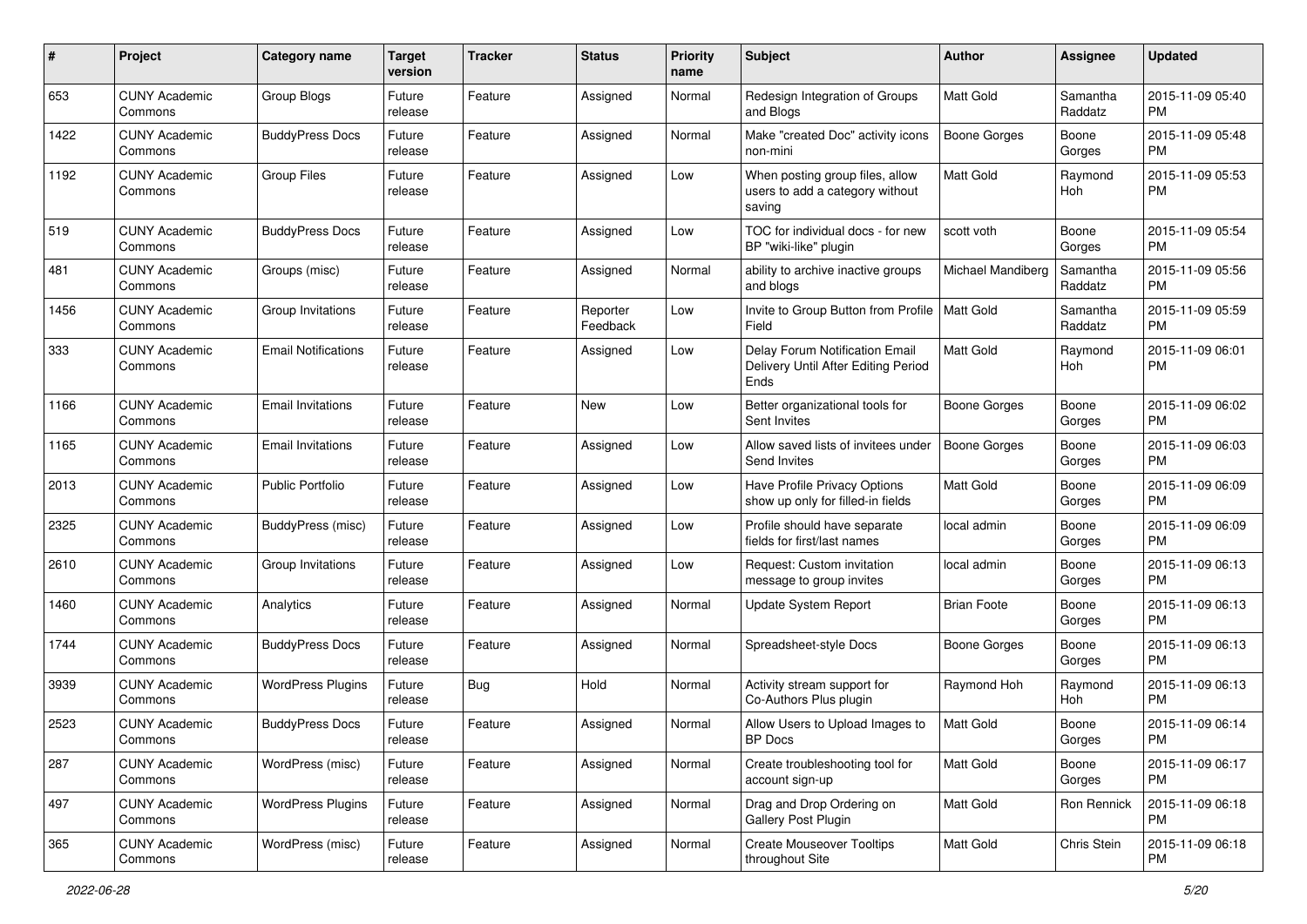| $\#$ | Project                         | Category name                  | <b>Target</b><br>version | <b>Tracker</b> | <b>Status</b> | Priority<br>name | <b>Subject</b>                                                                                                                                        | Author                  | Assignee              | <b>Updated</b>                |
|------|---------------------------------|--------------------------------|--------------------------|----------------|---------------|------------------|-------------------------------------------------------------------------------------------------------------------------------------------------------|-------------------------|-----------------------|-------------------------------|
| 554  | <b>CUNY Academic</b><br>Commons | BuddyPress (misc)              | Future<br>release        | Feature        | Assigned      | Normal           | Add Trackback notifications to<br>site-wide activity feed                                                                                             | Matt Gold               | Boone<br>Gorges       | 2015-11-09 06:19<br><b>PM</b> |
| 1105 | <b>CUNY Academic</b><br>Commons | WordPress (misc)               | Future<br>release        | Feature        | Assigned      | Normal           | Rephrase Blog Privacy Options                                                                                                                         | <b>Matt Gold</b>        | Samantha<br>Raddatz   | 2015-11-09 06:19<br><b>PM</b> |
| 1167 | <b>CUNY Academic</b><br>Commons | <b>Email Invitations</b>       | Future<br>release        | Feature        | <b>New</b>    | Low              | Allow email invitations to be<br>resent                                                                                                               | Boone Gorges            | Boone<br>Gorges       | 2015-11-12 12:53<br>AM        |
| 4972 | <b>CUNY Academic</b><br>Commons | Analytics                      | Not tracked              | Bug            | <b>New</b>    | Normal           | <b>Newsletter Analytics</b>                                                                                                                           | Stephen Real            | Matt Gold             | 2015-12-09 12:54<br><b>PM</b> |
| 3230 | <b>CUNY Academic</b><br>Commons | Internal Tools and<br>Workflow | Not tracked              | Feature        | Assigned      | High             | Scripts for quicker<br>provisioning/updating of<br>development environments                                                                           | Boone Gorges            | Boone<br>Gorges       | 2016-01-26 04:54<br><b>PM</b> |
| 2175 | <b>CUNY Academic</b><br>Commons | WordPress (misc)               | Not tracked              | Support        | Assigned      | Normal           | Subscibe 2 vs. Jetpack<br>subscription options                                                                                                        | local admin             | Matt Gold             | 2016-01-26 04:58<br><b>PM</b> |
| 5183 | <b>CUNY Academic</b><br>Commons | Social Paper                   | Future<br>release        | Design/UX      | <b>New</b>    | Normal           | Creating a new paper when<br>viewing an existing paper                                                                                                | Raffi<br>Khatchadourian | Samantha<br>Raddatz   | 2016-02-02 12:09<br><b>PM</b> |
| 5052 | <b>CUNY Academic</b><br>Commons | Social Paper                   | Future<br>release        | Feature        | <b>New</b>    | Low              | Sentence by sentence or line by<br>line comments (SP suggestion #3)                                                                                   | Marilyn Weber           | Boone<br>Gorges       | 2016-02-11 10:24<br><b>PM</b> |
| 5058 | <b>CUNY Academic</b><br>Commons | Social Paper                   | Future<br>release        | Feature        | <b>New</b>    | Low              | Can there be a clearer signal that<br>even when comments have<br>already been made you add<br>comments by clicking on the side?<br>(SP suggestion #5) | Marilyn Weber           | Samantha<br>Raddatz   | 2016-02-11 10:24<br><b>PM</b> |
| 5205 | <b>CUNY Academic</b><br>Commons | Social Paper                   | Future<br>release        | Feature        | <b>New</b>    | Normal           | Social Paper folders                                                                                                                                  | Marilyn Weber           |                       | 2016-02-11 10:24<br><b>PM</b> |
| 5225 | <b>CUNY Academic</b><br>Commons | Registration                   | Future<br>release        | Feature        | Assigned      | Normal           | On-boarding Issues                                                                                                                                    | Luke Waltzer            | Samantha<br>Raddatz   | 2016-02-12 02:58<br><b>PM</b> |
| 4070 | <b>CUNY Academic</b><br>Commons | Analytics                      | Not tracked              | Support        | Assigned      | Normal           | Request for JITP site analytics                                                                                                                       | Matt Gold               | Seth Persons          | 2016-02-23 03:09<br><b>PM</b> |
| 636  | <b>CUNY Academic</b><br>Commons | WordPress (misc)               | Not tracked              | Support        | Assigned      | Normal           | Create Lynda.com-like Table of<br>Contents for Prospective Tutorial<br>Screencasts                                                                    | <b>Matt Gold</b>        | scott voth            | 2016-02-23 03:12<br><b>PM</b> |
| 4986 | <b>CUNY Academic</b><br>Commons | ZenDesk                        | Not tracked              | Support        | Assigned      | Normal           | Prepare documentation for<br>Zendesk re web widget                                                                                                    | <b>Matt Gold</b>        | Samantha<br>Raddatz   | 2016-02-25 03:09<br><b>PM</b> |
| 3369 | <b>CUNY Academic</b><br>Commons | Reply By Email                 | Not tracked              | Outreach       | Hold          | Normal           | Release reply by email to WP<br>plugin directory                                                                                                      | Matt Gold               | Raymond<br><b>Hoh</b> | 2016-03-01 12:46<br><b>PM</b> |
| 5282 | <b>CUNY Academic</b><br>Commons | Social Paper                   | Future<br>release        | <b>Bug</b>     | <b>New</b>    | Normal           | Replying via email directs to<br>paper but not individual comment.                                                                                    | Marilyn Weber           | Raymond<br>Hoh        | 2016-03-02 01:48<br><b>PM</b> |
| 2666 | <b>CUNY Academic</b><br>Commons | About page                     | Not tracked              | Documentation  | Assigned      | Normal           | Update About Text                                                                                                                                     | <b>Chris Stein</b>      | Luke Waltzer          | 2016-03-04 11:19<br>AM        |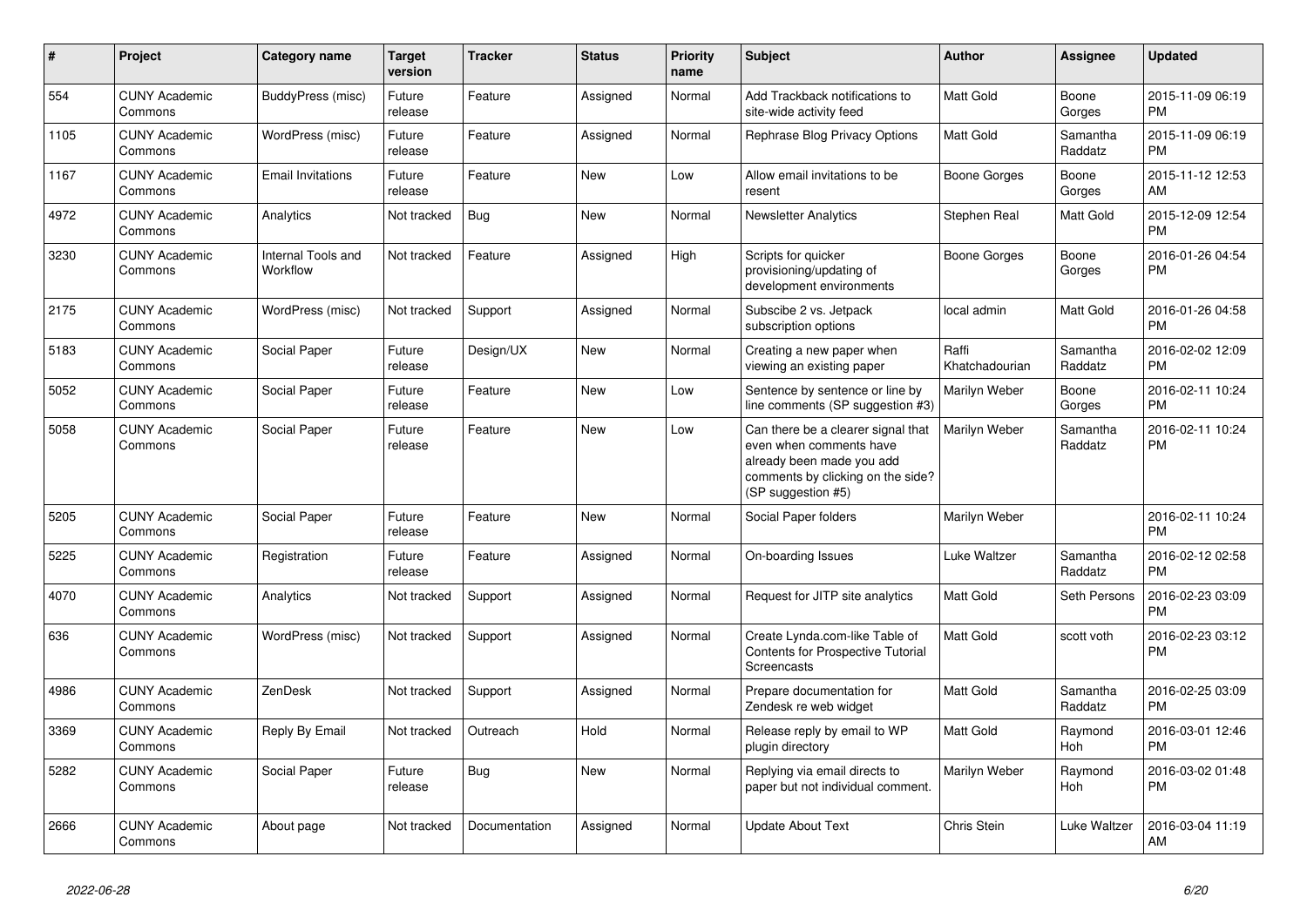| #    | Project                         | <b>Category name</b>      | <b>Target</b><br>version | <b>Tracker</b> | <b>Status</b>        | <b>Priority</b><br>name | <b>Subject</b>                                                    | <b>Author</b>       | <b>Assignee</b>     | <b>Updated</b>                |
|------|---------------------------------|---------------------------|--------------------------|----------------|----------------------|-------------------------|-------------------------------------------------------------------|---------------------|---------------------|-------------------------------|
| 2612 | <b>CUNY Academic</b><br>Commons |                           | Not tracked              | Publicity      | Assigned             | Normal                  | Pinterest site for the Commons                                    | local admin         | Sarah<br>Morgano    | 2016-03-04 11:19<br>AM        |
| 5317 | <b>CUNY Academic</b><br>Commons | Group Blogs               | Not tracked              | Bug            | Reporter<br>Feedback | Normal                  | Notifications of New Post Didn't<br>Come                          | Luke Waltzer        | Samantha<br>Raddatz | 2016-03-21 10:41<br><b>PM</b> |
| 5298 | <b>CUNY Academic</b><br>Commons |                           | Not tracked              | Publicity      | New                  | Normal                  | Survey Pop-Up Text                                                | Samantha Raddatz    | Samantha<br>Raddatz | 2016-03-22 12:27<br><b>PM</b> |
| 3657 | <b>CUNY Academic</b><br>Commons | WordPress (misc)          | Not tracked              | Feature        | <b>New</b>           | Normal                  | Create alert for GC email<br>addresses                            | Matt Gold           | <b>Matt Gold</b>    | 2016-04-14 11:29<br>PM        |
| 5397 | <b>CUNY Academic</b><br>Commons | Social Paper              | Future<br>release        | Feature        | <b>New</b>           | Normal                  | frustrating to have to<br>enable/disable in SP                    | Marilyn Weber       | Samantha<br>Raddatz | 2016-04-20 03:39<br><b>PM</b> |
| 5053 | <b>CUNY Academic</b><br>Commons | Social Paper              | Future<br>release        | Feature        | New                  | Low                     | Scrollable menu to add readers<br>(SP suggestion #4)              | Marilyn Weber       | Samantha<br>Raddatz | 2016-04-21 05:21<br><b>PM</b> |
| 5488 | <b>CUNY Academic</b><br>Commons | Social Paper              | Future<br>release        | Bug            | <b>New</b>           | Normal                  | Add a "last edited by" field to<br>Social Paper group directories | Boone Gorges        |                     | 2016-04-21 10:05<br><b>PM</b> |
| 5489 | <b>CUNY Academic</b><br>Commons | Social Paper              | Future<br>release        | Feature        | <b>New</b>           | Normal                  | Asc/desc sorting for Social Paper<br>directories                  | <b>Boone Gorges</b> |                     | 2016-04-21 10:06<br><b>PM</b> |
| 4438 | <b>CUNY Academic</b><br>Commons | Events                    | Future<br>release        | Bug            | Assigned             | Normal                  | Events Calendar - Export<br><b>Recurring Events</b>               | scott voth          | Daniel Jones        | 2016-05-23 04:25<br><b>PM</b> |
| 5679 | <b>CUNY Academic</b><br>Commons | Analytics                 | Not tracked              | Feature        | <b>New</b>           | Normal                  | Logged In Users for GA                                            | Valerie Townsend    | Valerie<br>Townsend | 2016-06-11 09:49<br>AM        |
| 5691 | <b>CUNY Academic</b><br>Commons | Blogs (BuddyPress)        | Future<br>release        | Bug            | Assigned             | High                    | Differing numbers on Sites display                                | Matt Gold           | Raymond<br>Hoh      | 2016-06-13 01:37<br>PM        |
| 5827 | <b>CUNY Academic</b><br>Commons | <b>Public Portfolio</b>   | Future<br>release        | Bug            | Assigned             | Normal                  | Academic Interests square<br>bracket links not working            | scott voth          | Chris Stein         | 2016-08-11 11:59<br>РM        |
| 5955 | <b>CUNY Academic</b><br>Commons | Outreach                  | Future<br>release        | Feature        | Assigned             | Normal                  | Create auto-newsletter for<br>commons members                     | Matt Gold           | Luke Waltzer        | 2016-08-30 10:34<br>AM        |
| 5268 | <b>CUNY Academic</b><br>Commons | Group Forums              | Future<br>release        | Bug            | Assigned             | Normal                  | Long-time to post to multiple<br>groups                           | Luke Waltzer        | Daniel Jones        | 2016-09-07 06:31<br>PM        |
| 6014 | <b>CUNY Academic</b><br>Commons | Publicity                 | Future<br>release        | Publicity      | Reporter<br>Feedback | Normal                  | Google search listing                                             | Matt Gold           | Boone<br>Gorges     | 2016-09-21 03:48<br>PМ        |
| 6115 | <b>CUNY Academic</b><br>Commons | Publicity                 | Not tracked              | Feature        | Assigned             | Normal                  | create digital signage for GC                                     | Matt Gold           | scott voth          | 2016-10-11 10:09<br><b>PM</b> |
| 6078 | <b>CUNY Academic</b><br>Commons | <b>Blogs (BuddyPress)</b> | Future<br>release        | Feature        | New                  | Normal                  | <b>Explore Adding Network Blog</b><br>Metadata Plugin             | Luke Waltzer        | Luke Waltzer        | 2016-10-11 10:29<br>PM        |
| 5696 | <b>CUNY Academic</b><br>Commons | Events                    | Future<br>release        | Feature        | Assigned             | Normal                  | Events Calendar - display options<br>/ calendar aggregation       | Matt Gold           | Boone<br>Gorges     | 2016-10-13 11:44<br>AM        |
| 4903 | <b>CUNY Academic</b><br>Commons | Events                    | Future<br>release        | Design/UX      | Assigned             | Normal                  | Improving visual appearance of<br>event calendars                 | Matt Gold           | Boone<br>Gorges     | 2016-10-13 11:51<br>AM        |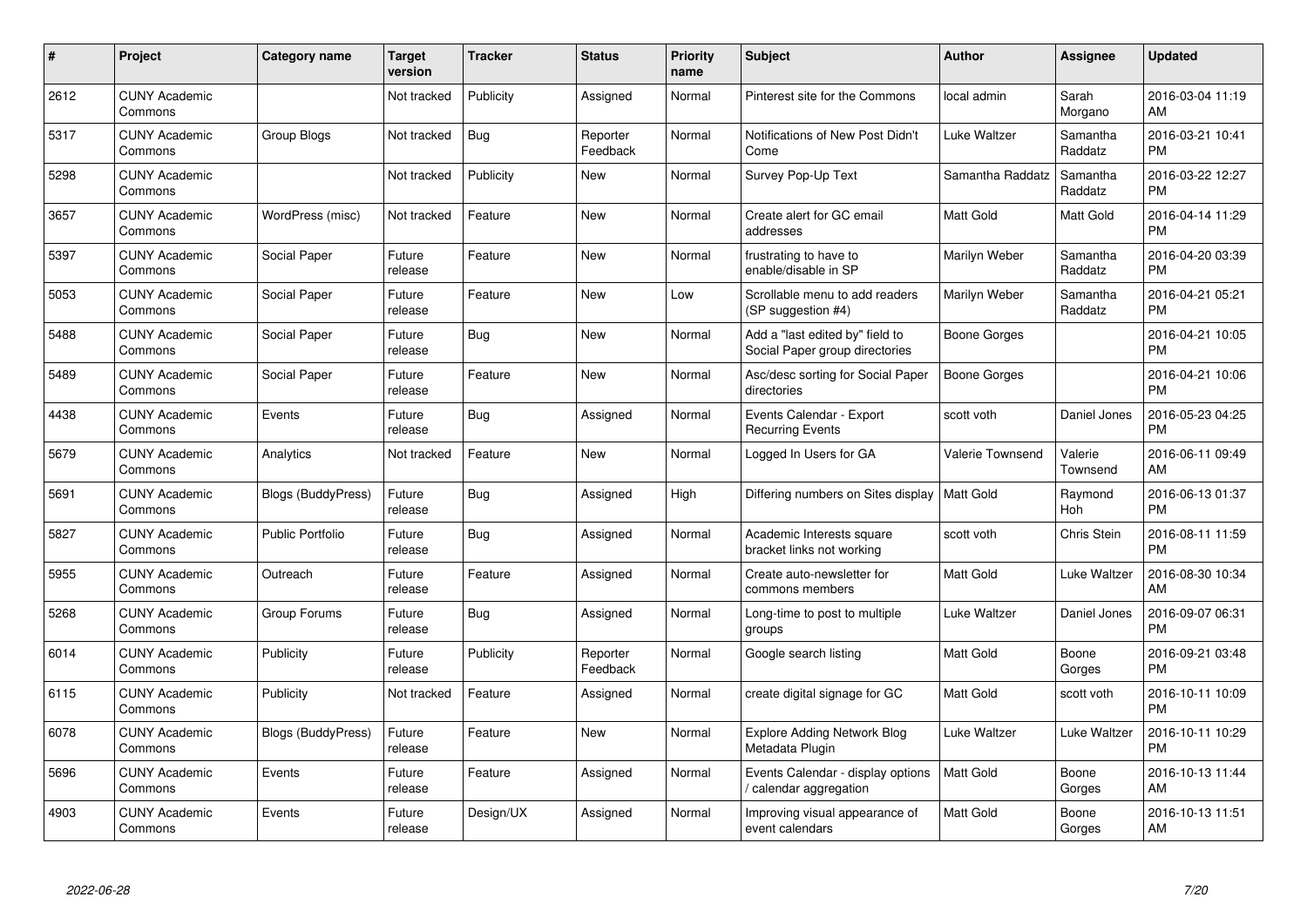| $\pmb{\#}$ | Project                         | Category name            | Target<br>version | <b>Tracker</b> | <b>Status</b>        | <b>Priority</b><br>name | <b>Subject</b>                                                   | Author                  | <b>Assignee</b>    | <b>Updated</b>                |
|------------|---------------------------------|--------------------------|-------------------|----------------|----------------------|-------------------------|------------------------------------------------------------------|-------------------------|--------------------|-------------------------------|
| 2881       | <b>CUNY Academic</b><br>Commons | <b>Public Portfolio</b>  | Future<br>release | Feature        | Assigned             | Normal                  | Redesign the UX for Profiles                                     | Chris Stein             | Chris Stein        | 2016-10-13 12:45<br><b>PM</b> |
| 5182       | <b>CUNY Academic</b><br>Commons | Social Paper             | Future<br>release | Design/UX      | <b>New</b>           | Normal                  | "Publishing" a private paper on<br>social paper?                 | Raffi<br>Khatchadourian | Boone<br>Gorges    | 2016-10-13 04:12<br><b>PM</b> |
| 6298       | <b>CUNY Academic</b><br>Commons | User Experience          | Not tracked       | Design/UX      | Assigned             | Normal                  | Examine data from survey                                         | Matt Gold               | Margaret<br>Galvan | 2016-10-14 12:16<br><b>PM</b> |
| 1417       | <b>CUNY Academic</b><br>Commons | <b>BuddyPress Docs</b>   | Future<br>release | Feature        | Assigned             | Low                     | <b>Bulk actions for BuddyPress Docs</b>                          | <b>Boone Gorges</b>     | Boone<br>Gorges    | 2016-10-17 10:41<br><b>PM</b> |
| 6332       | <b>CUNY Academic</b><br>Commons | WordPress (misc)         | Future<br>release | Feature        | <b>New</b>           | Normal                  | Allow uploaded files to be marked<br>as private in an ad hoc way | Boone Gorges            |                    | 2016-10-17 11:41<br><b>PM</b> |
| 5826       | <b>CUNY Academic</b><br>Commons | <b>WordPress Plugins</b> | Future<br>release | Support        | Reporter<br>Feedback | Normal                  | <b>Remove Subscription Options</b><br>plugin from directory      | Sarah Morgano           | Sarah<br>Morgano   | 2016-10-21 04:14<br>PМ        |
| 6389       | <b>CUNY Academic</b><br>Commons | <b>BuddyPress Docs</b>   | Future<br>release | Feature        | <b>New</b>           | Low                     | Make Discussion Area Visible<br>When Editing a Doc               | Luke Waltzer            | Boone<br>Gorges    | 2016-10-21 04:16<br>PM        |
| 6392       | <b>CUNY Academic</b><br>Commons | Group Forums             | Future<br>release | Design/UX      | Assigned             | Low                     | Composition/Preview Panes in<br>Forum Posts                      | Luke Waltzer            | Paige Dupont       | 2016-10-21 04:26<br>PM        |
| 5234       | <b>CUNY Academic</b><br>Commons | Membership               | Future<br>release | Feature        | Assigned             | Normal                  | Write Unconfirmed patch for WP                                   | Boone Gorges            | Boone<br>Gorges    | 2016-10-24 11:18<br>AM        |
| 5199       | <b>CUNY Academic</b><br>Commons | Social Paper             | Future<br>release | Feature        | <b>New</b>           | Normal                  | add tables to the SP editor                                      | Marilyn Weber           |                    | 2016-10-24 11:27<br>AM        |
| 3090       | <b>CUNY Academic</b><br>Commons | Twitter page             | Future<br>release | Feature        | Assigned             | Normal                  | Prevent Retweets from showing<br>up on Commons twitter page      | Matt Gold               | <b>Tahir Butt</b>  | 2016-10-24 11:31<br>AM        |
| 1423       | <b>CUNY Academic</b><br>Commons | BuddyPress (misc)        | Future<br>release | Feature        | Assigned             | Low                     | Show an avatar for pingback<br>comment activity items            | Boone Gorges            | <b>Tahir Butt</b>  | 2016-10-24 12:03<br><b>PM</b> |
| 6426       | <b>CUNY Academic</b><br>Commons | Spam/Spam<br>Prevention  | Future<br>release | Feature        | Assigned             | Normal                  | Force captcha on all comments?                                   | Matt Gold               | <b>Tahir Butt</b>  | 2016-10-24 02:06<br><b>PM</b> |
| 6671       | <b>CUNY Academic</b><br>Commons | Reply By Email           | Not tracked       | Bug            | Assigned             | Normal                  | "Post too often" RBE error<br>message                            | Matt Gold               | Raymond<br>Hoh     | 2016-11-11 09:55<br>AM        |
| 6749       | <b>CUNY Academic</b><br>Commons | Events                   | Future<br>release | Bug            | <b>New</b>           | Low                     | BPEO iCal request can trigger<br>very large number of DB queries | Boone Gorges            | Raymond<br>Hoh     | 2016-11-15 10:09<br>PM        |
| 6755       | <b>CUNY Academic</b><br>Commons | WordPress (misc)         | Future<br>release | <b>Bug</b>     | <b>New</b>           | Normal                  | Cannot Deactivate Plugin                                         | Laura Kane              |                    | 2016-11-16 01:12<br><b>PM</b> |
| 6644       | <b>CUNY Academic</b><br>Commons |                          | Not tracked       | Bug            | Reporter<br>Feedback | High                    | White Screen at Login Pge                                        | Luke Waltzer            | Raymond<br>Hoh     | 2016-11-21 10:34<br><b>PM</b> |
| 6665       | <b>CUNY Academic</b><br>Commons |                          | Not tracked       | Publicity      | New                  | Normal                  | Dead Link in 1.10 announcement<br>post                           | Paige Dupont            | Stephen Real       | 2016-12-01 03:11<br>PM        |
| 6995       | <b>CUNY Academic</b><br>Commons | Home Page                | Not tracked       | <b>Bug</b>     | Assigned             | Normal                  | member filter on homepage not<br>working                         | Matt Gold               | Raymond<br>Hoh     | 2016-12-11 09:46<br>PM        |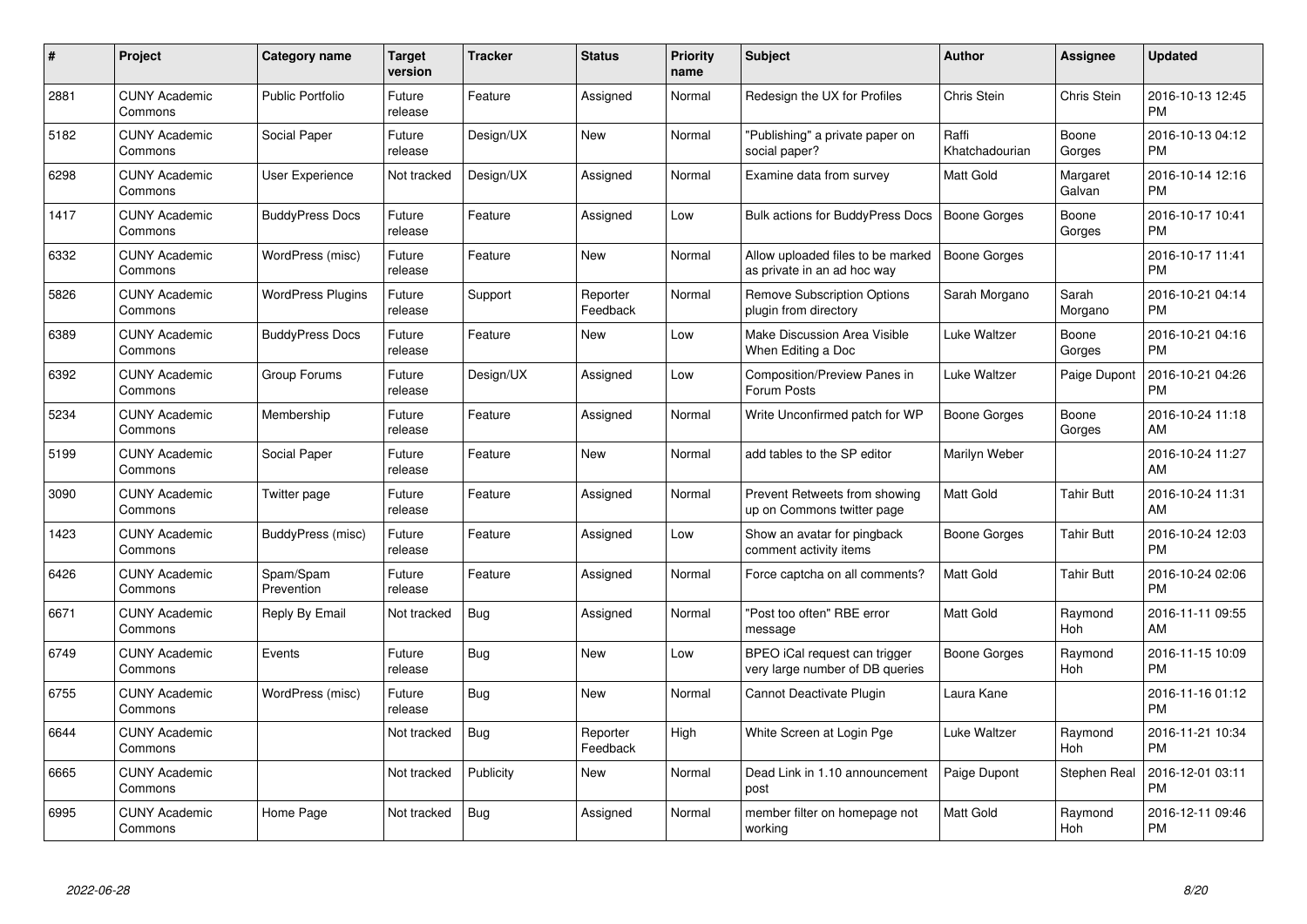| $\#$ | Project                         | Category name            | <b>Target</b><br>version | <b>Tracker</b> | <b>Status</b>        | Priority<br>name | <b>Subject</b>                                                                                  | <b>Author</b>           | <b>Assignee</b>      | <b>Updated</b>                |
|------|---------------------------------|--------------------------|--------------------------|----------------|----------------------|------------------|-------------------------------------------------------------------------------------------------|-------------------------|----------------------|-------------------------------|
| 4980 | <b>CUNY Academic</b><br>Commons | Home Page                | Future<br>release        | Feature        | Assigned             | Normal           | <b>CAC Featured Content -- Adding</b><br>Randomization                                          | <b>Matt Gold</b>        | Boone<br>Gorges      | 2016-12-12 03:01<br><b>PM</b> |
| 5316 | <b>CUNY Academic</b><br>Commons | <b>User Experience</b>   | Future<br>release        | Feature        | Assigned             | Normal           | Prompt user email address<br>updates                                                            | Matt Gold               | Stephen Real         | 2016-12-21 03:30<br><b>PM</b> |
| 7624 | <b>CUNY Academic</b><br>Commons | BuddyPress (misc)        | Future<br>release        | Design/UX      | <b>New</b>           | Normal           | <b>BP Notifications</b>                                                                         | Luke Waltzer            | Paige Dupont         | 2017-02-08 10:43<br><b>PM</b> |
| 6356 | <b>CUNY Academic</b><br>Commons | <b>WordPress Plugins</b> | Future<br>release        | <b>Bug</b>     | Reporter<br>Feedback | Low              | Should Subscribe2 be<br>deprecated?                                                             | Luke Waltzer            |                      | 2017-03-20 12:20<br><b>PM</b> |
| 7928 | <b>CUNY Academic</b><br>Commons | Group Forums             | Not tracked              | <b>Bug</b>     | New                  | Normal           | Duplicate Forum post                                                                            | Luke Waltzer            | Raymond<br>Hoh       | 2017-04-11 09:27<br><b>PM</b> |
| 4481 | <b>CUNY Academic</b><br>Commons | Events                   | Future<br>release        | Feature        | New                  | Normal           | Group admins/mods should have<br>the ability to unlink an event from<br>the group               | Boone Gorges            | Boone<br>Gorges      | 2017-04-24 03:53<br><b>PM</b> |
| 7828 | <b>CUNY Academic</b><br>Commons |                          | Not tracked              | Feature        | Assigned             | Normal           | Theme Assessment 2017                                                                           | Margaret Galvan         | Margaret<br>Galvan   | 2017-05-02 10:41<br><b>PM</b> |
| 8078 | <b>CUNY Academic</b><br>Commons | <b>WordPress Plugins</b> | Future<br>release        | System Upgrade | Assigned             | Normal           | <b>CommentPress Updates</b>                                                                     | Margaret Galvan         | Christian<br>Wach    | 2017-05-08 03:49<br><b>PM</b> |
| 8440 | <b>CUNY Academic</b><br>Commons | Onboarding               | Not tracked              | <b>Bug</b>     | <b>New</b>           | Normal           | <b>Create Test Email Accounts for</b><br><b>Onboarding Project</b>                              | Stephen Real            | Stephen Real         | 2017-08-01 09:49<br><b>PM</b> |
| 8211 | <b>CUNY Academic</b><br>Commons | <b>WordPress Themes</b>  | Future<br>release        | Feature        | <b>New</b>           | Normal           | Theme Suggestions: Material<br>Design-Inspired Themes                                           | Margaret Galvan         | Margaret<br>Galvan   | 2017-08-07 02:48<br><b>PM</b> |
| 8756 | <b>CUNY Academic</b><br>Commons | Group Blogs              | Future<br>release        | Feature        | Hold                 | Normal           | Connect multiple blogs to one<br>group?                                                         | Matt Gold               | Boone<br>Gorges      | 2017-09-30 10:42<br>AM        |
| 8675 | <b>CUNY Academic</b><br>Commons | <b>User Onboarding</b>   | Future<br>release        | Bug            | Reporter<br>Feedback | Low              | Add new User search screen calls<br>for the input of email address but<br>doesn't work with one | Paul Hebert             | Boone<br>Gorges      | 2017-10-11 11:17<br>AM        |
| 8498 | <b>CUNY Academic</b><br>Commons | <b>WordPress Plugins</b> | Future<br>release        | Feature        | <b>New</b>           | Low              | <b>Gravity Forms Email Users</b>                                                                | Raffi<br>Khatchadourian | Matt Gold            | 2017-10-13 12:58<br><b>PM</b> |
| 8902 | <b>CUNY Academic</b><br>Commons | Design                   | Not tracked              | Feature        | Assigned             | Normal           | Report back on research on<br><b>BuddyPress themes</b>                                          | Matt Gold               | <b>Michael Smith</b> | 2017-11-10 12:31<br><b>PM</b> |
| 8837 | <b>CUNY Academic</b><br>Commons |                          | Not tracked              | Feature        | Assigned             | Normal           | Create a form to request info from<br>people requesting premium<br>themes and plugins           | <b>Matt Gold</b>        | Marilyn<br>Weber     | 2017-11-14 03:35<br><b>PM</b> |
| 8898 | <b>CUNY Academic</b><br>Commons | Social Paper             | Not tracked              | Feature        | Assigned             | Normal           | Usage data on docs and social<br>paper                                                          | Matt Gold               | Matt Gold            | 2017-11-16 11:32<br>AM        |
| 3615 | <b>CUNY Academic</b><br>Commons | Redmine                  | Not tracked              | Feature        | <b>New</b>           | Low              | Create Redmine issues via email                                                                 | Dominic Giglio          | Boone<br>Gorges      | 2017-11-16 11:36<br>AM        |
| 8976 | <b>CUNY Academic</b><br>Commons | Reply By Email           | Not tracked              | Feature        | Assigned             | Normal           | Package RBE new topics<br>posting?                                                              | Matt Gold               | Raymond<br>Hoh       | 2017-12-04 02:34<br><b>PM</b> |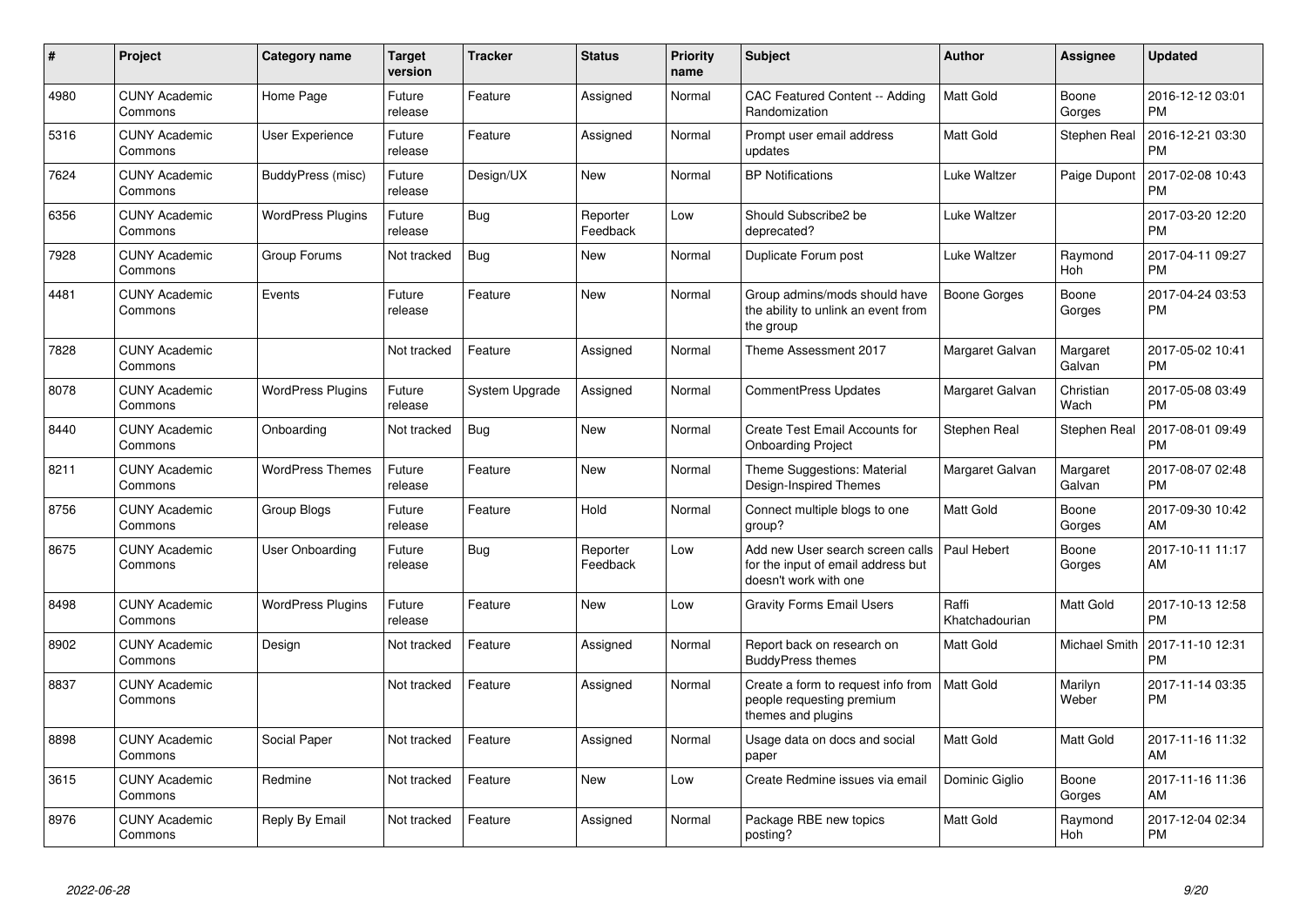| $\pmb{\sharp}$ | Project                         | <b>Category name</b>     | <b>Target</b><br>version | Tracker    | <b>Status</b>        | <b>Priority</b><br>name | <b>Subject</b>                                                                             | <b>Author</b>           | <b>Assignee</b>       | <b>Updated</b>                |
|----------------|---------------------------------|--------------------------|--------------------------|------------|----------------------|-------------------------|--------------------------------------------------------------------------------------------|-------------------------|-----------------------|-------------------------------|
| 8992           | <b>NYCDH Community</b><br>Site  |                          |                          | <b>Bug</b> | Assigned             | Normal                  | Multiple RBE error reports                                                                 | Matt Gold               | Raymond<br><b>Hoh</b> | 2017-12-11 05:43<br><b>PM</b> |
| 9015           | <b>CUNY Academic</b><br>Commons | Groups (misc)            | Not tracked              | Outreach   | Assigned             | Normal                  | Email group admins the email<br>addresses of their groups                                  | Matt Gold               | <b>Matt Gold</b>      | 2018-01-02 09:54<br>AM        |
| 9060           | <b>CUNY Academic</b><br>Commons | Commons In A Box         | Not tracked              | <b>Bug</b> | Hold                 | Normal                  | Problems with CBox image library<br>upload                                                 | Lisa Rhody              | Raymond<br>Hoh        | 2018-01-10 03:26<br>PM        |
| 8991           | <b>CUNY Academic</b><br>Commons | Reply By Email           | Not tracked              | <b>Bug</b> | Hold                 | Normal                  | RBE duplicate email message<br>issue                                                       | Matt Gold               | Raymond<br>Hoh        | 2018-02-18 08:53<br><b>PM</b> |
| 3580           | <b>CUNY Academic</b><br>Commons | Group Blogs              | Future<br>release        | Feature    | <b>New</b>           | Normal                  | Multiple blogs per group                                                                   | Boone Gorges            | Boone<br>Gorges       | 2018-02-20 02:02<br><b>PM</b> |
| 9346           | <b>CUNY Academic</b><br>Commons | WordPress (misc)         | Not tracked              | <b>Bug</b> | <b>New</b>           | Normal                  | Clone cetls.bmcc.cuny.edu for<br>development                                               | Owen Roberts            | Raymond<br><b>Hoh</b> | 2018-03-06 05:35<br><b>PM</b> |
| 9211           | <b>CUNY Academic</b><br>Commons | <b>WordPress Plugins</b> | Future<br>release        | Support    | Reporter<br>Feedback | Normal                  | Auto-Role Setting in Forum Plugin<br><b>Causing Some Confusion</b>                         | Luke Waltzer            | Boone<br>Gorges       | 2018-03-13 11:44<br>AM        |
| 7022           | <b>CUNY Academic</b><br>Commons | Announcements            | Future<br>release        | Bug        | <b>New</b>           | Normal                  | Sitewide announcements should<br>be displayed on, and dismissable<br>from, mapped domains  | <b>Boone Gorges</b>     | Boone<br>Gorges       | 2018-03-22 10:18<br>AM        |
| 9420           | <b>CUNY Academic</b><br>Commons | cuny.is                  | Not tracked              | Feature    | <b>New</b>           | Normal                  | Request for http://cuny.is/streams                                                         | Raffi<br>Khatchadourian | Marilyn<br>Weber      | 2018-04-02 10:08<br>AM        |
| 9207           | <b>CUNY Academic</b><br>Commons |                          | Future<br>release        | Support    | Reporter<br>Feedback | Normal                  | display dashboards made in<br>Tableau?                                                     | Marilyn Weber           | Boone<br>Gorges       | 2018-04-10 10:42<br>AM        |
| 7663           | <b>CUNY Academic</b><br>Commons | Social Paper             | Future<br>release        | Bug        | <b>New</b>           | Normal                  | Social Paper notifications not<br>formatted correctly on secondary<br>sites                | Boone Gorges            | Boone<br>Gorges       | 2018-04-16 03:52<br><b>PM</b> |
| 7981           | <b>CUNY Academic</b><br>Commons | Social Paper             | Future<br>release        | Bug        | <b>New</b>           | Normal                  | Social Paper comments should<br>not go to spam                                             | Luke Waltzer            | Boone<br>Gorges       | 2018-04-16 03:52<br><b>PM</b> |
| 3768           | <b>CUNY Academic</b><br>Commons | <b>Public Portfolio</b>  | Future<br>release        | Feature    | Assigned             | Normal                  | Institutions/Past positions on<br>public portfolios                                        | Matt Gold               | Boone<br>Gorges       | 2018-04-23 10:44<br>AM        |
| 9643           | <b>CUNY Academic</b><br>Commons | Publicity                | Not tracked              | Feature    | <b>New</b>           | Normal                  | Create a page on the Commons<br>for logos etc.                                             | Stephen Real            | Stephen Real          | 2018-04-24 10:53<br>AM        |
| 8607           | <b>CUNY Academic</b><br>Commons |                          | Not tracked              | Support    | <b>New</b>           | Normal                  | Paypal?                                                                                    | Marilyn Weber           | Matt Gold             | 2018-05-15 01:37<br><b>PM</b> |
| 9729           | <b>CUNY Academic</b><br>Commons | <b>SEO</b>               | Not tracked              | Support    | <b>New</b>           | Normal                  | 503 Errors showing on<br>newlaborforum.cuny.edu                                            | Diane Krauthamer        | Raymond<br><b>Hoh</b> | 2018-05-22 04:48<br><b>PM</b> |
| 9835           | <b>CUNY Academic</b><br>Commons | Group Forums             | Future<br>release        | Bug        | Assigned             | Normal                  | add a "like" function?                                                                     | Marilyn Weber           | <b>Erik Trainer</b>   | 2018-06-05 01:49<br><b>PM</b> |
| 9895           | <b>CUNY Academic</b><br>Commons | Onboarding               | Future<br>release        | Feature    | Assigned             | Normal                  | Add "Accept Invitation"<br>link/button/function to Group<br>and/or Site invitation emails? | Luke Waltzer            | Boone<br>Gorges       | 2018-06-07 12:42<br>РM        |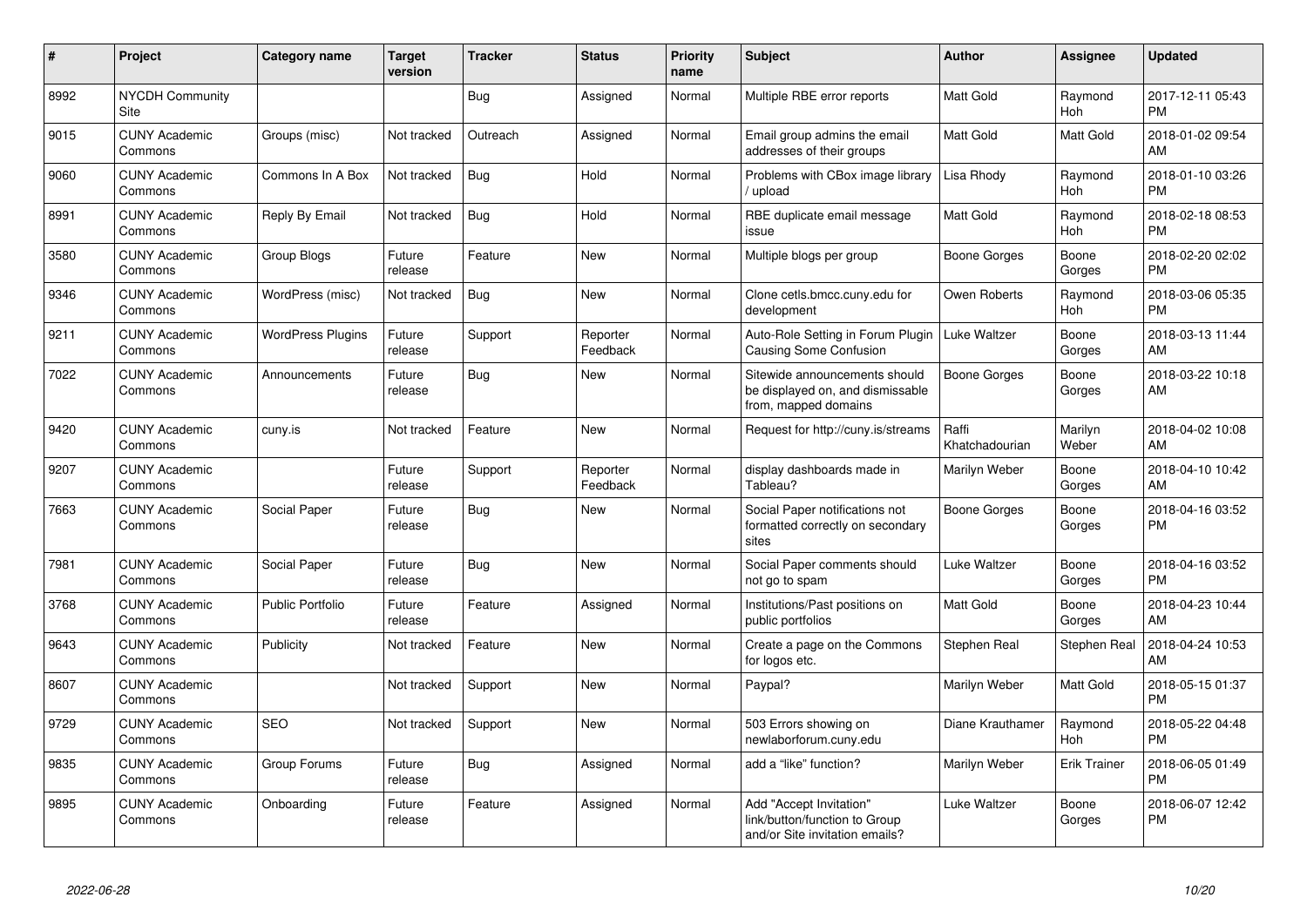| #     | Project                         | Category name              | <b>Target</b><br>version | <b>Tracker</b> | <b>Status</b>        | <b>Priority</b><br>name | <b>Subject</b>                                                                                                                               | <b>Author</b>          | <b>Assignee</b>       | <b>Updated</b>                |
|-------|---------------------------------|----------------------------|--------------------------|----------------|----------------------|-------------------------|----------------------------------------------------------------------------------------------------------------------------------------------|------------------------|-----------------------|-------------------------------|
| 9908  | <b>CUNY Academic</b><br>Commons |                            | Not tracked              | Feature        | <b>New</b>           | Normal                  | Is it possible to send email<br>updates to users (or an email<br>address not on the list) for only a<br>single page AFTER being<br>prompted? | <b>Michael Shields</b> | scott voth            | 2018-06-11 01:34<br><b>PM</b> |
| 9515  | <b>CUNY Academic</b><br>Commons | <b>WordPress Plugins</b>   | Not tracked              | <b>Bug</b>     | Reporter<br>Feedback | Normal                  | Text to Speech plugin - "More<br>Slowly" checkbox not working                                                                                | scott voth             | Boone<br>Gorges       | 2018-06-13 02:26<br><b>PM</b> |
| 9941  | <b>CUNY Academic</b><br>Commons | Wiki                       | Not tracked              | Support        | Assigned             | Normal                  | Wiki functionality                                                                                                                           | Matt Gold              | Boone<br>Gorges       | 2018-06-26 10:57<br>AM        |
| 10040 | <b>CUNY Academic</b><br>Commons | WordPress (misc)           | Not tracked              | <b>Bug</b>     | Reporter<br>Feedback | Normal                  | User doesn't see full list of themes                                                                                                         | <b>Matt Gold</b>       | Boone<br>Gorges       | 2018-07-25 10:12<br>AM        |
| 9979  | <b>CUNY Academic</b><br>Commons | <b>Email Notifications</b> | Not tracked              | <b>Bug</b>     | Reporter<br>Feedback | Normal                  | Reports of slow email activation<br>emails                                                                                                   | Matt Gold              | Boone<br>Gorges       | 2018-08-29 09:40<br><b>PM</b> |
| 10262 | <b>CUNY Academic</b><br>Commons |                            | Not tracked              | Bug            | Reporter<br>Feedback | Normal                  | Newsletter Plugin: Broken Image<br>at Bottom of All Newsletters                                                                              | Mark Webb              | Raymond<br>Hoh        | 2018-08-30 05:17<br><b>PM</b> |
| 9947  | <b>CUNY Academic</b><br>Commons | <b>WordPress Plugins</b>   | Future<br>release        | Feature        | Reporter<br>Feedback | Normal                  | Install H5P quiz plugin                                                                                                                      | Matt Gold              | Boone<br>Gorges       | 2018-09-11 11:01<br>AM        |
| 10368 | <b>CUNY Academic</b><br>Commons |                            | Future<br>release        | Feature        | Assigned             | Normal                  | Use ORCID data to populate<br>academic profile page                                                                                          | Stephen Francoeur      | Boone<br>Gorges       | 2018-09-25 01:53<br><b>PM</b> |
| 5992  | <b>CUNY Academic</b><br>Commons | <b>Email Notifications</b> | Future<br>release        | Feature        | <b>New</b>           | Normal                  | Changing the From line of<br>autogenerated blog emails                                                                                       | Marilyn Weber          |                       | 2018-09-27 05:19<br><b>PM</b> |
| 9289  | <b>CUNY Academic</b><br>Commons | <b>WordPress Plugins</b>   | Future<br>release        | Bug            | Reporter<br>Feedback | Normal                  | <b>Email Users Plugin</b>                                                                                                                    | Laurie Hurson          | Boone<br>Gorges       | 2018-10-24 12:34<br><b>PM</b> |
| 9028  | <b>CUNY Academic</b><br>Commons | Onboarding                 | Future<br>release        | Feature        | Assigned             | Normal                  | suggest groups to new members<br>during the registration process                                                                             | Matt Gold              | Chris Stein           | 2018-10-24 12:34<br><b>PM</b> |
| 9926  | <b>CUNY Academic</b><br>Commons | <b>WordPress Plugins</b>   | Future<br>release        | <b>Bug</b>     | New                  | Normal                  | twitter-mentions-as-comments<br>cron jobs can run long                                                                                       | Boone Gorges           | Boone<br>Gorges       | 2018-10-24 12:34<br><b>PM</b> |
| 10657 | <b>CUNY Academic</b><br>Commons |                            | Not tracked              | Support        | Reporter<br>Feedback | Normal                  | child theme problems                                                                                                                         | Marilyn Weber          |                       | 2018-11-08 01:19<br>PM        |
| 10659 | <b>CUNY Academic</b><br>Commons | Group Forums               | Future<br>release        | Feature        | Assigned             | Normal                  | Post to multiple groups via email                                                                                                            | Matt Gold              | Raymond<br><b>Hoh</b> | 2018-11-15 12:54<br>AM        |
| 10769 | <b>CUNY Academic</b><br>Commons | <b>WordPress Themes</b>    | Not tracked              | Bug            | Reporter<br>Feedback | Normal                  | 2011 Theme Sidebar                                                                                                                           | Mark Webb              |                       | 2018-12-04 04:09<br><b>PM</b> |
| 10794 | <b>CUNY Academic</b><br>Commons | Performance                | Not tracked              | <b>Bug</b>     | <b>New</b>           | Normal                  | Memcached connection<br>occasionally breaks                                                                                                  | <b>Boone Gorges</b>    | Boone<br>Gorges       | 2018-12-06 03:30<br><b>PM</b> |
| 10839 | <b>CUNY Academic</b><br>Commons | About page                 | Not tracked              | Support        | <b>New</b>           | Normal                  | <b>Mission Statement Needs</b><br>Revision                                                                                                   | scott voth             | <b>Matt Gold</b>      | 2018-12-26 10:58<br>AM        |
| 10982 | <b>CUNY Academic</b><br>Commons | Domain Mapping             | Not tracked              | Support        | Reporter<br>Feedback | Normal                  | <b>CNAME</b> question                                                                                                                        | scott voth             |                       | 2019-01-22 04:29<br><b>PM</b> |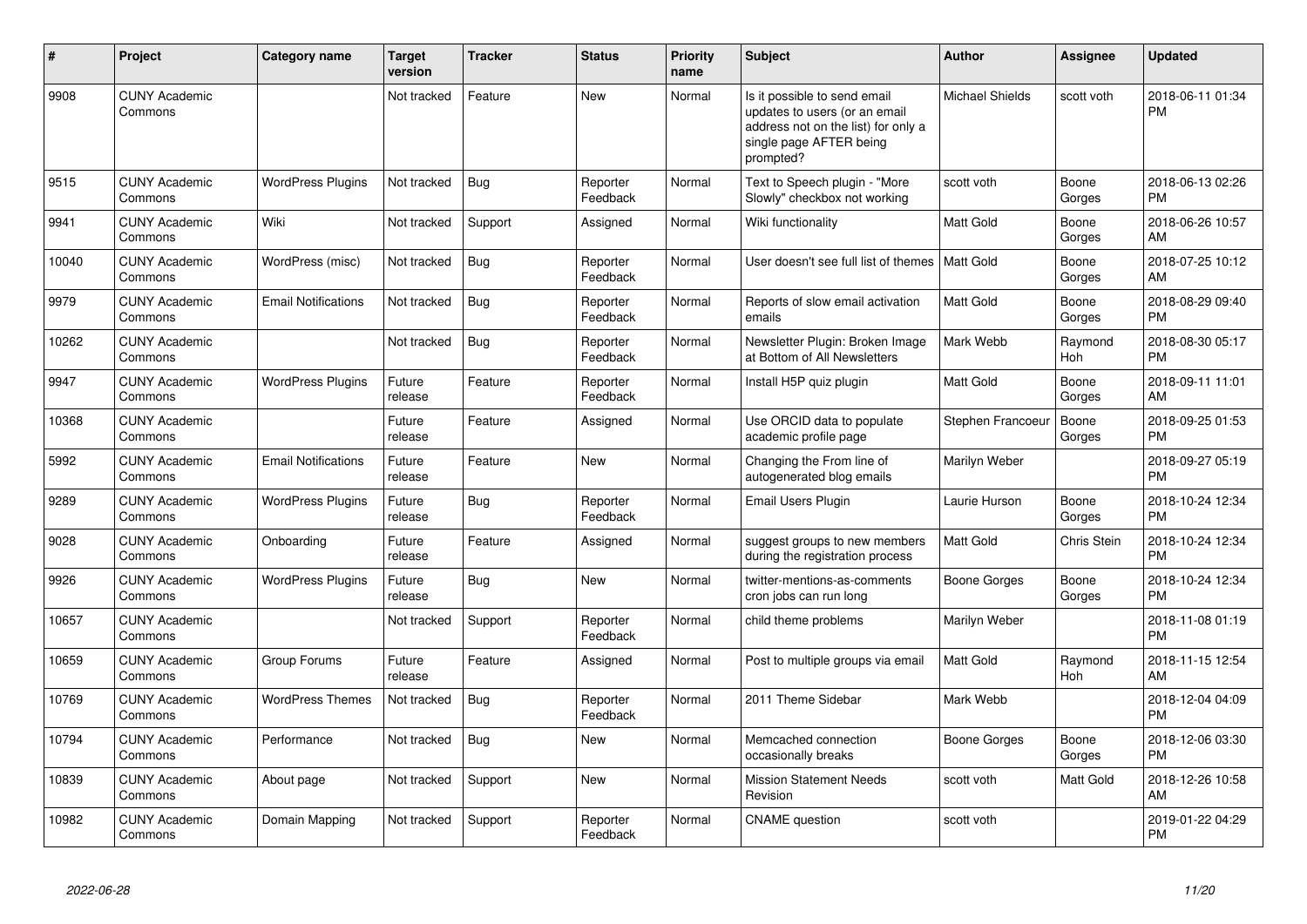| #     | Project                         | <b>Category name</b>     | <b>Target</b><br>version | <b>Tracker</b> | <b>Status</b>        | <b>Priority</b><br>name | <b>Subject</b>                                                                                               | <b>Author</b>           | <b>Assignee</b>    | <b>Updated</b>                |
|-------|---------------------------------|--------------------------|--------------------------|----------------|----------------------|-------------------------|--------------------------------------------------------------------------------------------------------------|-------------------------|--------------------|-------------------------------|
| 11024 | <b>CUNY Academic</b><br>Commons | WordPress (misc)         | Future<br>release        | <b>Bug</b>     | New                  | Normal                  | Subsites should not show "you<br>should update your .htaccess<br>now" notice after permalink setting<br>save | <b>Boone Gorges</b>     |                    | 2019-01-28 01:35<br><b>PM</b> |
| 11077 | <b>CUNY Academic</b><br>Commons | Events                   | Not tracked              | Feature        | Reporter<br>Feedback | Normal                  | Show event category description<br>in event list view                                                        | Raffi<br>Khatchadourian |                    | 2019-02-12 10:38<br><b>PM</b> |
| 11131 | <b>CUNY Academic</b><br>Commons |                          | Future<br>release        | Feature        | Reporter<br>Feedback | Normal                  | Image Annotation Plugins                                                                                     | Laurie Hurson           |                    | 2019-02-26 11:33<br>AM        |
| 11120 | <b>CUNY Academic</b><br>Commons | <b>WordPress Plugins</b> | Not tracked              | <b>Bug</b>     | Reporter<br>Feedback | Normal                  | Events Manager Events Not<br>Showing Up                                                                      | Mark Webb               |                    | 2019-02-27 04:10<br><b>PM</b> |
| 9720  | <b>CUNY Academic</b><br>Commons | Authentication           | Future<br>release        | Feature        | New                  | Normal                  | The Commons should be an<br>oAuth provider                                                                   | <b>Boone Gorges</b>     |                    | 2019-03-01 02:04<br><b>PM</b> |
| 4635  | <b>CUNY Academic</b><br>Commons | Authentication           | Future<br>release        | Feature        | New                  | Normal                  | Allow non-WP authentication                                                                                  | <b>Boone Gorges</b>     | Sonja Leix         | 2019-03-01 02:05<br><b>PM</b> |
| 5016  | <b>CUNY Academic</b><br>Commons | Events                   | Future<br>release        | Feature        | Assigned             | Low                     | Allow comments to be posted on<br>events                                                                     | <b>Matt Gold</b>        | Raymond<br>Hoh     | 2019-03-01 02:23<br><b>PM</b> |
| 1544  | <b>CUNY Academic</b><br>Commons | Groups (misc)            | Future<br>release        | Feature        | Reporter<br>Feedback | Normal                  | Group Filtering and Sorting                                                                                  | Matt Gold               | Chris Stein        | 2019-03-01 02:25<br><b>PM</b> |
| 11149 | <b>CUNY Academic</b><br>Commons |                          | Not tracked              | Support        | Reporter<br>Feedback | Normal                  | comments getting blocked                                                                                     | Marilyn Weber           | Raymond<br>Hoh     | 2019-03-26 11:40<br>AM        |
| 11392 | <b>CUNY Academic</b><br>Commons |                          | Future<br>release        | Bug            | <b>New</b>           | Normal                  | Migrate users away from<br><b>StatPress</b>                                                                  | <b>Boone Gorges</b>     |                    | 2019-04-23 03:53<br><b>PM</b> |
| 11449 | <b>CUNY Academic</b><br>Commons | WordPress - Media        | Not tracked              | Support        | Reporter<br>Feedback | Normal                  | Cloning Media Library for JITP<br>from Staging to Production Site                                            | <b>Patrick DeDauw</b>   | Boone<br>Gorges    | 2019-05-13 12:00<br><b>PM</b> |
| 11386 | <b>CUNY Academic</b><br>Commons | WordPress - Media        | Not tracked              | Support        | Reporter<br>Feedback | Normal                  | disappearing images                                                                                          | scott voth              | Boone<br>Gorges    | 2019-05-14 10:32<br>AM        |
| 11393 | <b>CUNY Academic</b><br>Commons |                          | Not tracked              | Publicity      | New                  | Normal                  | After 1.15 release, ceate a hero<br>slide and post about adding a site<br>to a group                         | scott voth              | Patrick<br>Sweeney | 2019-05-14 10:32<br>AM        |
| 11415 | <b>CUNY Academic</b><br>Commons | <b>WordPress Plugins</b> | Not tracked              | <b>Bug</b>     | Reporter<br>Feedback | Normal                  | <b>Blog Subscriptions in Jetpack</b>                                                                         | Laurie Hurson           |                    | 2019-05-14 10:34<br>AM        |
| 11509 | <b>CUNY Academic</b><br>Commons |                          | Not tracked              | Support        | Reporter<br>Feedback | Normal                  | deleted Page causing a Menu<br>problem?                                                                      | Marilyn Weber           |                    | 2019-06-04 09:54<br>AM        |
| 11496 | <b>CUNY Academic</b><br>Commons | Public Portfolio         | 1.15.2                   | Support        | New                  | Normal                  | Replace Twitter Icon on Member<br>Portfolio page                                                             | scott voth              | Boone<br>Gorges    | 2019-06-06 01:03<br><b>PM</b> |
| 11531 | <b>CUNY Academic</b><br>Commons | Events                   | Future<br>release        | Feature        | New                  | Normal                  | Main Events calendar should<br>include non-public events that<br>user has access to                          | scott voth              | Boone<br>Gorges    | 2019-06-11 10:00<br>AM        |
| 11556 | <b>CUNY Academic</b><br>Commons | Courses                  | Not tracked              | Bug            | Reporter<br>Feedback | Normal                  | Instructor name given in course<br>listing                                                                   | Tom Harbison            |                    | 2019-06-25 04:12<br><b>PM</b> |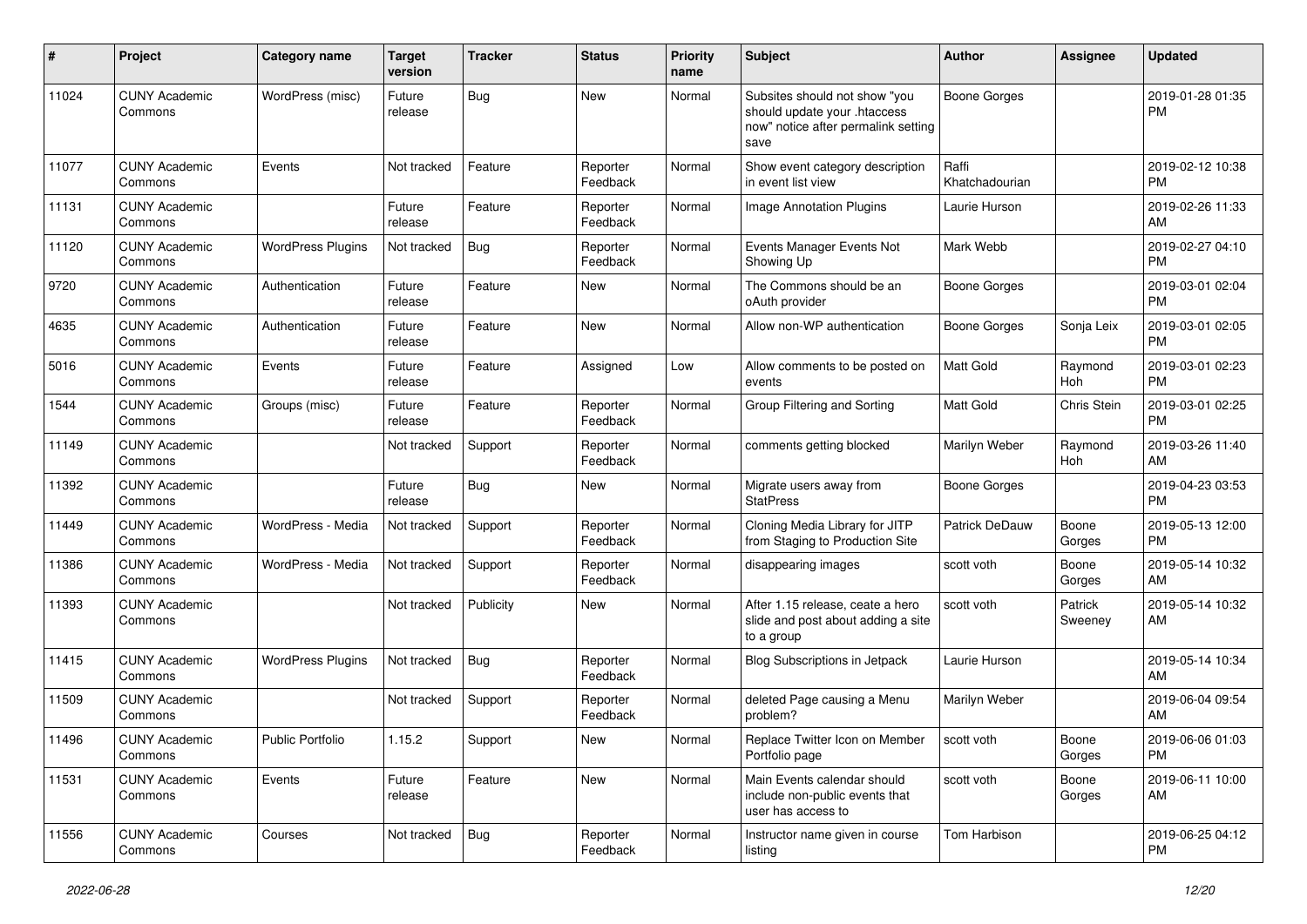| #     | <b>Project</b>                  | Category name             | <b>Target</b><br>version | <b>Tracker</b> | <b>Status</b>        | <b>Priority</b><br>name | <b>Subject</b>                                                               | <b>Author</b>       | Assignee              | <b>Updated</b>                |
|-------|---------------------------------|---------------------------|--------------------------|----------------|----------------------|-------------------------|------------------------------------------------------------------------------|---------------------|-----------------------|-------------------------------|
| 11624 | <b>CUNY Academic</b><br>Commons | WordPress (misc)          | Not tracked              | Support        | <b>New</b>           | Normal                  | Change pages into posts or swap<br>database for a Commons site?              | Stephen Klein       | Raymond<br><b>Hoh</b> | 2019-07-09 11:04<br>AM        |
| 11493 | <b>CUNY Academic</b><br>Commons | Domain Mapping            | Not tracked              | Support        | Reporter<br>Feedback | Normal                  | Domain Mapping Request - Talia<br>Schaffer                                   | scott voth          | Matt Gold             | 2019-08-06 08:39<br>AM        |
| 11771 | <b>CUNY Academic</b><br>Commons |                           | Not tracked              | Support        | Reporter<br>Feedback | Normal                  | post displays in sections                                                    | Marilyn Weber       |                       | 2019-08-20 10:34<br>AM        |
| 11787 | <b>CUNY Academic</b><br>Commons |                           | Not tracked              | Support        | Reporter<br>Feedback | Normal                  | automated comments notifications   Marilyn Weber<br>on ZenDesk               |                     |                       | 2019-08-26 06:18<br><b>PM</b> |
| 11834 | <b>CUNY Academic</b><br>Commons | <b>Group Files</b>        | Future<br>release        | Feature        | New                  | Normal                  | Improved tools for managing<br>group file folders                            | Boone Gorges        | Sonja Leix            | 2019-09-06 03:55<br><b>PM</b> |
| 10678 | <b>CUNY Academic</b><br>Commons |                           | Not tracked              | Bug            | Reporter<br>Feedback | High                    | Newsletter Plugin Not Sending<br><b>Out Newsletters</b>                      | Mark Webb           | Boone<br>Gorges       | 2019-09-16 09:38<br><b>PM</b> |
| 5050  | <b>CUNY Academic</b><br>Commons | Social Paper              | Future<br>release        | Feature        | <b>New</b>           | Low                     | Making comments visible in SP<br>editing mode (SP suggestion #1)             | Marilyn Weber       | Samantha<br>Raddatz   | 2019-09-17 11:10<br><b>PM</b> |
| 10273 | <b>CUNY Academic</b><br>Commons | Registration              | Not tracked              | Support        | Reporter<br>Feedback | Normal                  | users combining CF and campus<br>address                                     | Marilyn Weber       |                       | 2019-09-18 10:58<br>AM        |
| 11879 | <b>CUNY Academic</b><br>Commons |                           | Not tracked              | Bug            | <b>New</b>           | Normal                  | Hypothesis comments appearing<br>on multiple, different pdfs across<br>blogs | Laurie Hurson       | Laurie Hurson         | 2019-09-19 02:39<br><b>PM</b> |
| 11545 | <b>CUNY Academic</b><br>Commons | <b>WordPress Plugins</b>  | Not tracked              | Support        | <b>New</b>           | Normal                  | <b>Twitter searches in WordPress</b>                                         | Gina Cherry         | Matt Gold             | 2019-09-23 01:03<br><b>PM</b> |
| 8666  | <b>CUNY Academic</b><br>Commons | Teaching                  | Not tracked              | Documentation  | Assigned             | Normal                  | Create Teaching on the<br>Commons Resource Page                              | Matt Gold           | Laurie Hurson         | 2019-09-23 03:16<br><b>PM</b> |
| 11788 | <b>CUNY Academic</b><br>Commons | <b>WordPress Plugins</b>  | Future<br>release        | Support        | Reporter<br>Feedback | Normal                  | Plugin Request - Browse Aloud                                                | scott voth          |                       | 2019-09-24 08:42<br>AM        |
| 11848 | <b>CUNY Academic</b><br>Commons |                           | Not tracked              | Support        | Hold                 | Normal                  | a Dean of Faculty wants to share<br>a large file                             | Marilyn Weber       |                       | 2019-09-24 08:44<br>AM        |
| 11860 | <b>CUNY Academic</b><br>Commons | Registration              | Future<br>release        | Feature        | <b>New</b>           | Normal                  | Ensure Students Are Aware They<br>Can Use Aliases At Registration            | scott voth          |                       | 2019-09-24 08:46<br>AM        |
| 11883 | <b>CUNY Academic</b><br>Commons | Help/Codex                | Not tracked              | Support        | New                  | Normal                  | Need Embedding Help Page<br>Update (Tableau)                                 | Anthony Wheeler     | scott voth            | 2019-09-24 08:49<br>AM        |
| 11517 | <b>CUNY Academic</b><br>Commons |                           | Not tracked              | Feature        | Assigned             | Normal                  | wp-accessibility plugin should not<br>strip 'target="_blank" by default      | <b>Boone Gorges</b> | Laurie Hurson         | 2019-09-24 09:57<br>AM        |
| 11519 | <b>CUNY Academic</b><br>Commons |                           | Not tracked              | Support        | Assigned             | Normal                  | comment option not appearing                                                 | Marilyn Weber       |                       | 2019-09-24 10:28<br>AM        |
| 11789 | <b>CUNY Academic</b><br>Commons | Courses                   | Future<br>release        | Feature        | New                  | Normal                  | Ability to remove item from<br>Courses list                                  | Laurie Hurson       | Sonja Leix            | 2019-09-24 12:28<br><b>PM</b> |
| 8836  | <b>CUNY Academic</b><br>Commons | <b>Blogs (BuddyPress)</b> | Future<br>release        | Feature        | Assigned             | Normal                  | Redesign site launch process                                                 | Matt Gold           | Boone<br>Gorges       | 2019-10-03 02:49<br><b>PM</b> |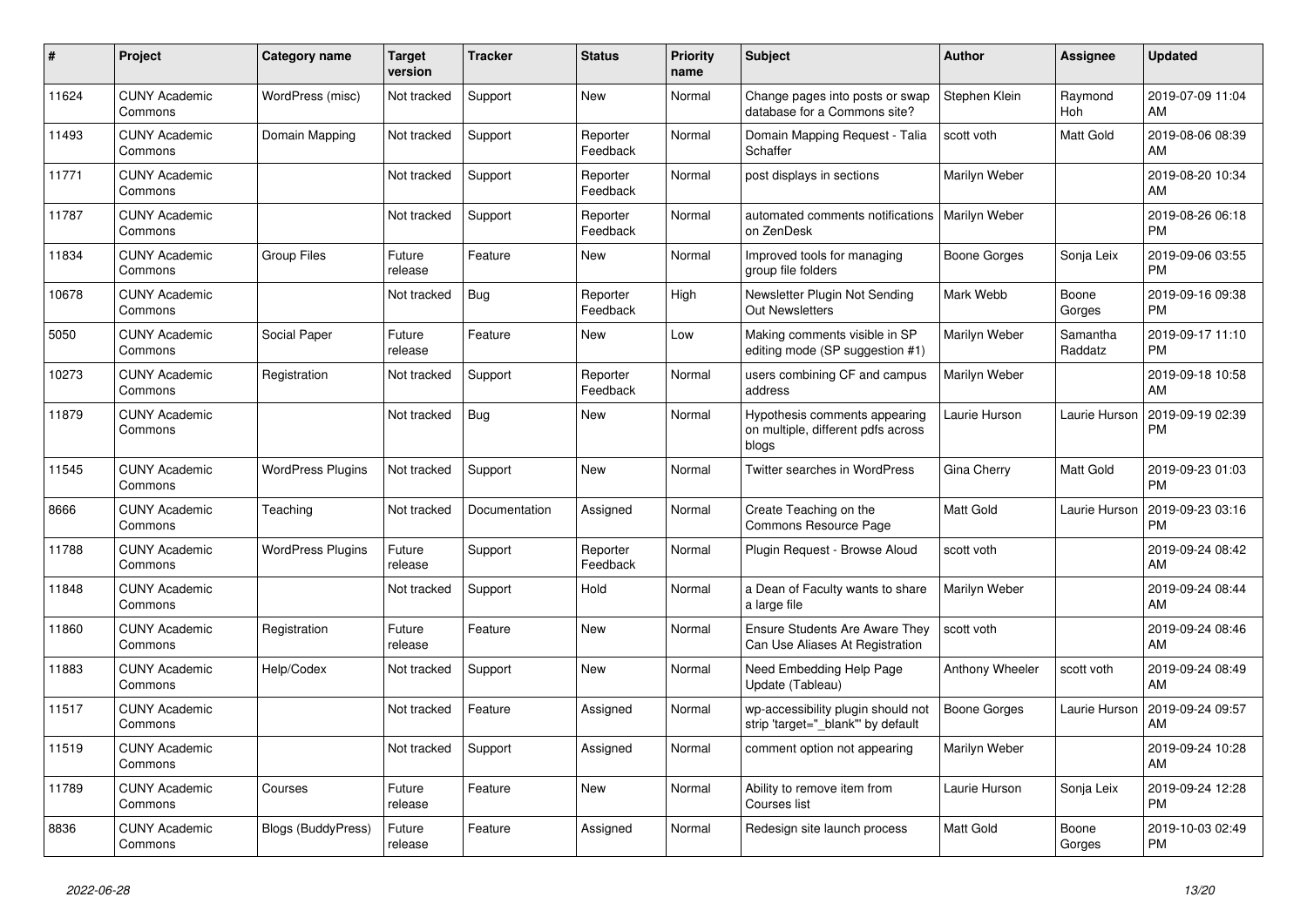| #     | Project                                                                 | <b>Category name</b>       | <b>Target</b><br>version | <b>Tracker</b> | <b>Status</b>        | <b>Priority</b><br>name | Subject                                                                                       | Author              | <b>Assignee</b>     | <b>Updated</b>                |
|-------|-------------------------------------------------------------------------|----------------------------|--------------------------|----------------|----------------------|-------------------------|-----------------------------------------------------------------------------------------------|---------------------|---------------------|-------------------------------|
| 12004 | <b>CUNY Academic</b><br>Commons                                         |                            | Not tracked              | Support        | Reporter<br>Feedback | Normal                  | Notifications for spam blog<br>comments                                                       | Gina Cherry         | Raymond<br>Hoh      | 2019-11-01 12:05<br><b>PM</b> |
| 12062 | AD/O365 Transition<br>from NonMatric to<br><b>Matriculated Students</b> |                            |                          | Feature        | In Progress          | Normal                  | create solution and console<br>project                                                        | Emilio Rodriguez    | Emilio<br>Rodriguez | 2019-11-12 03:56<br>PM        |
| 11945 | <b>CUNY Academic</b><br>Commons                                         | Reckoning                  | Future<br>release        | Feature        | Reporter<br>Feedback | Normal                  | Add Comments bubble to<br>Reckoning views                                                     | <b>Boone Gorges</b> | Boone<br>Gorges     | 2019-11-12 05:14<br><b>PM</b> |
| 12091 | <b>CUNY Academic</b><br>Commons                                         | <b>Group Files</b>         | Future<br>release        | Feature        | New                  | Normal                  | Improved pre-upload file<br>validation for bp-group-documents                                 | <b>Boone Gorges</b> | Boone<br>Gorges     | 2019-11-14 01:21<br><b>PM</b> |
| 11971 | <b>CUNY Academic</b><br>Commons                                         | <b>Email Notifications</b> | Future<br>release        | Bug            | Reporter<br>Feedback | Low                     | Pictures obscured in emailed post<br>notifications                                            | Marilyn Weber       | Raymond<br>Hoh      | 2019-11-21 01:14<br><b>PM</b> |
| 12198 | <b>CUNY Academic</b><br>Commons                                         |                            | Not tracked              | <b>Bug</b>     | Reporter<br>Feedback | Normal                  | Duplicate listing in My Sites                                                                 | Tom Harbison        |                     | 2019-12-09 05:50<br><b>PM</b> |
| 12247 | <b>CUNY Academic</b><br>Commons                                         | Publicity                  | Not tracked              | Support        | New                  | Normal                  | Screenshot of First Commons<br>Homepage                                                       | scott voth          | scott voth          | 2020-01-14 12:08<br><b>PM</b> |
| 12328 | <b>CUNY Academic</b><br>Commons                                         |                            | Not tracked              | Support        | New                  | Normal                  | Sign up Code for Non-CUNY<br>Faculty                                                          | Laurie Hurson       |                     | 2020-01-28 10:25<br>AM        |
| 12350 | <b>CUNY Academic</b><br>Commons                                         | <b>Blogs (BuddyPress)</b>  | Not tracked              | Support        | Reporter<br>Feedback | Normal                  | URL creation problem                                                                          | Marilyn Weber       |                     | 2020-02-03 11:27<br>AM        |
| 12352 | <b>CUNY Academic</b><br>Commons                                         |                            | Not tracked              | Support        | New                  | Normal                  | "posts list" page builder block<br>option                                                     | Marilyn Weber       |                     | 2020-02-03 01:29<br><b>PM</b> |
| 12360 | <b>CUNY Academic</b><br>Commons                                         | <b>WordPress Themes</b>    | Not tracked              | <b>Bug</b>     | Reporter<br>Feedback | Normal                  | site just says "DANTE We are<br>currently in maintenance mode,<br>please check back shortly." | Marilyn Weber       |                     | 2020-02-04 12:13<br><b>PM</b> |
| 12382 | <b>CUNY Academic</b><br>Commons                                         | Membership                 | Not tracked              | Support        | <b>New</b>           | Normal                  | Email request change                                                                          | Marilyn Weber       | Marilyn<br>Weber    | 2020-02-06 12:56<br><b>PM</b> |
| 12392 | <b>CUNY Academic</b><br>Commons                                         | Help/Codex                 | Not tracked              | Documentation  | <b>New</b>           | Normal                  | <b>Updates to Common Commons</b><br>Questions on Help Page                                    | scott voth          | Margaret<br>Galvan  | 2020-02-11 10:53<br>AM        |
| 12438 | <b>CUNY Academic</b><br>Commons                                         | Courses                    | Not tracked              | Bug            | <b>New</b>           | Normal                  | Site appearing twice                                                                          | Laurie Hurson       | Boone<br>Gorges     | 2020-02-18 01:34<br><b>PM</b> |
| 12484 | <b>CUNY Academic</b><br>Commons                                         |                            | Not tracked              | Support        | Reporter<br>Feedback | Normal                  | Sign up Code for COIL Course<br>starting in March                                             | Laurie Hurson       | <b>Matt Gold</b>    | 2020-03-02 02:26<br><b>PM</b> |
| 12446 | <b>CUNY Academic</b><br>Commons                                         | Groups (misc)              | Future<br>release        | Feature        | Reporter<br>Feedback | Normal                  | Toggle default site to group forum<br>posting                                                 | Laurie Hurson       | Laurie Hurson       | 2020-03-10 11:57<br>AM        |
| 12573 | <b>CUNY Academic</b><br>Commons                                         | <b>WordPress Plugins</b>   | Future<br>release        | Bug            | New                  | Normal                  | <b>CommentPress Core Issues</b>                                                               | scott voth          |                     | 2020-03-24 04:32<br>PM        |
| 5581  | <b>CUNY Academic</b><br>Commons                                         | Analytics                  | Future<br>release        | Feature        | Assigned             | Normal                  | Explore alternatives to Google<br>Analytics                                                   | Matt Gold           | Valerie<br>Townsend | 2020-04-17 03:12<br><b>PM</b> |
| 10354 | <b>CUNY Academic</b><br>Commons                                         | Public Portfolio           | Future<br>release        | Feature        | New                  | Normal                  | Opt out of Having a Profile Page                                                              | scott voth          | Chris Stein         | 2020-05-12 10:43<br>AM        |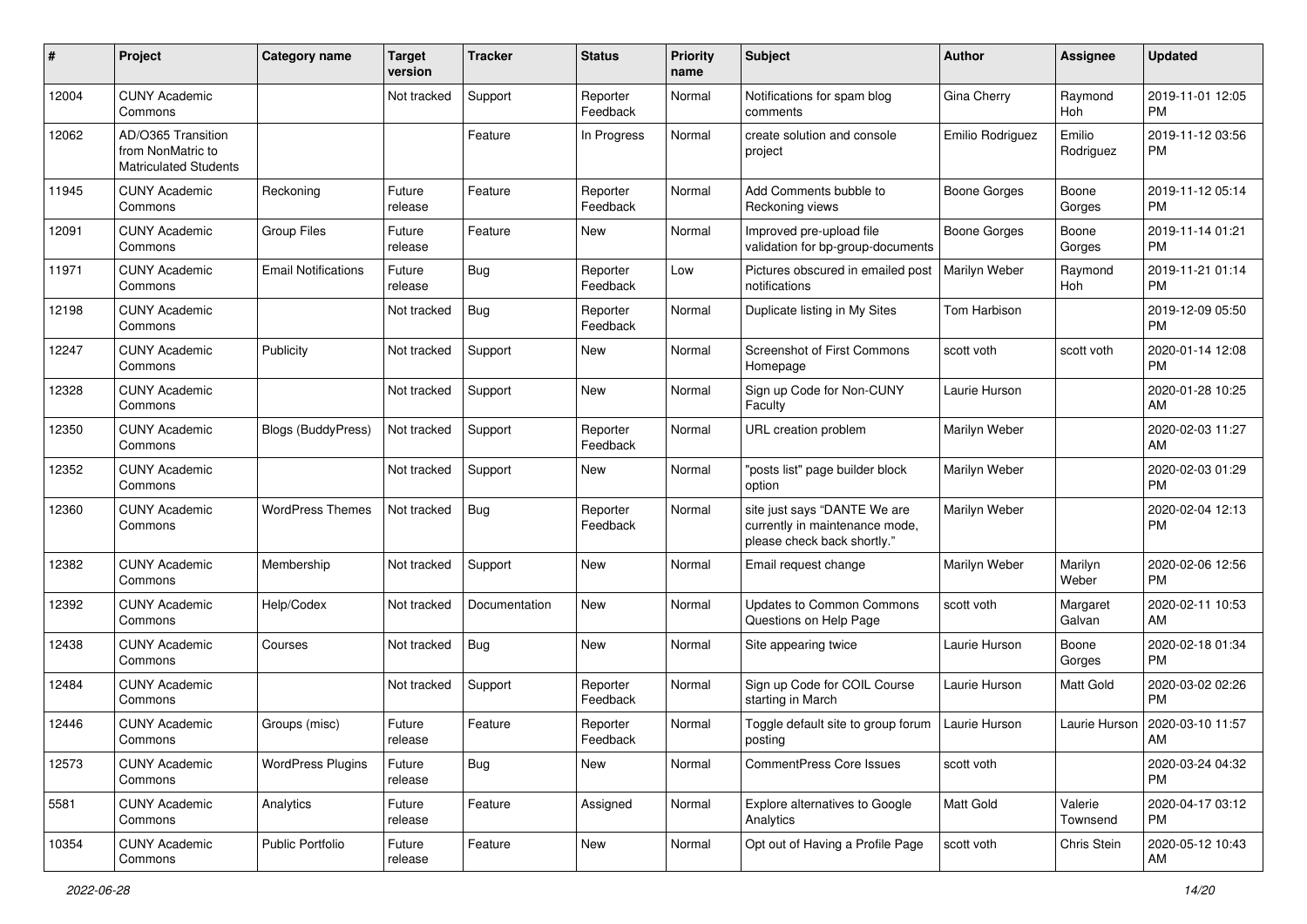| #     | Project                         | <b>Category name</b>     | Target<br>version | <b>Tracker</b> | <b>Status</b>        | <b>Priority</b><br>name | <b>Subject</b>                                                   | <b>Author</b>       | <b>Assignee</b>   | <b>Updated</b>                |
|-------|---------------------------------|--------------------------|-------------------|----------------|----------------------|-------------------------|------------------------------------------------------------------|---------------------|-------------------|-------------------------------|
| 12741 | <b>CUNY Academic</b><br>Commons | <b>WordPress Plugins</b> | Not tracked       | Support        | Reporter<br>Feedback | Normal                  | Tableau Public Viz Block                                         | Marilyn Weber       | Raymond<br>Hoh    | 2020-05-12 11:00<br>AM        |
| 12911 | <b>CUNY Academic</b><br>Commons |                          | Not tracked       | Feature        | <b>New</b>           | Normal                  | Block access to xmlrpc.php based<br>on User-Agent                | <b>Boone Gorges</b> | Boone<br>Gorges   | 2020-06-09 05:12<br><b>PM</b> |
| 13034 | <b>CUNY Academic</b><br>Commons |                          | Not tracked       | Support        | Reporter<br>Feedback | Normal                  | a site is asking people to join the<br>Commons to get a download | Marilyn Weber       |                   | 2020-07-12 07:23<br>AM        |
| 13048 | <b>CUNY Academic</b><br>Commons | Shortcodes and<br>embeds | Future<br>release | Feature        | <b>New</b>           | Normal                  | Jupyter Notebooks support                                        | <b>Boone Gorges</b> |                   | 2020-07-14 11:46<br>AM        |
| 3002  | <b>CUNY Academic</b><br>Commons | Search                   | Future<br>release | Feature        | Assigned             | Normal                  | Overhaul CAC search by using<br>external search appliance        | Boone Gorges        | Boone<br>Gorges   | 2020-07-15 03:05<br><b>PM</b> |
| 12436 | <b>CUNY Academic</b><br>Commons |                          | Not tracked       | Bug            | Assigned             | Normal                  | Nightly system downtime                                          | <b>Boone Gorges</b> |                   | 2020-08-01 09:30<br>AM        |
| 13255 | <b>CUNY Academic</b><br>Commons |                          | Not tracked       | Support        | Reporter<br>Feedback | Normal                  | Accessibility problems                                           | Marilyn Weber       |                   | 2020-09-01 05:48<br><b>PM</b> |
| 13286 | <b>CUNY Academic</b><br>Commons |                          | Not tracked       | Support        | <b>New</b>           | Normal                  | problem connecting with<br>WordPress app                         | Marilyn Weber       | Raymond<br>Hoh    | 2020-09-08 11:16<br>AM        |
| 13328 | <b>CUNY Academic</b><br>Commons | Group Forums             | Not tracked       | <b>Bug</b>     | Reporter<br>Feedback | Normal                  | cross-posting in two related<br>groups                           | Marilyn Weber       | Raymond<br>Hoh    | 2020-09-15 10:39<br><b>PM</b> |
| 13370 | <b>CUNY Academic</b><br>Commons | Group Library            | Future<br>release | Feature        | <b>New</b>           | Normal                  | Library bulk deletion and folder<br>editing                      | Colin McDonald      | Boone<br>Gorges   | 2020-10-13 10:41<br>AM        |
| 13430 | <b>CUNY Academic</b><br>Commons | Reply By Email           | Not tracked       | Bug            | <b>New</b>           | Normal                  | Delay in RBE                                                     | Luke Waltzer        | Raymond<br>Hoh    | 2020-10-13 11:16<br>AM        |
| 13466 | <b>CUNY Academic</b><br>Commons | Cavalcade                | Future<br>release | Feature        | <b>New</b>           | Normal                  | Automated cleanup for duplicate<br>Cavalcade tasks               | Boone Gorges        | Boone<br>Gorges   | 2020-10-13 05:24<br><b>PM</b> |
| 7115  | <b>CUNY Academic</b><br>Commons | Groups (misc)            | Future<br>release | Feature        | Reporter<br>Feedback | Normal                  | make licensing info clear during<br>group creation               | <b>Matt Gold</b>    | Raymond<br>Hoh    | 2020-12-08 11:32<br>AM        |
| 13975 | <b>CUNY Academic</b><br>Commons | Social Paper             | Not tracked       | Support        | Reporter<br>Feedback | Normal                  | can't approve comments on Social   Marilyn Weber<br>Paper paper  |                     |                   | 2021-02-12 09:33<br>AM        |
| 11968 | JustPublics@365<br>MediaCamp    |                          |                   | Feature        | <b>New</b>           | Normal                  | Nanoscience Retractable Display<br>Unit                          | Donald Cherry       | Bonnie<br>Eissner | 2021-02-19 08:50<br>AM        |
| 13912 | <b>CUNY Academic</b><br>Commons |                          | Not tracked       | Feature        | Hold                 | Low                     | posting "missed schedule"                                        | Marilyn Weber       |                   | 2021-02-23 10:46<br>AM        |
| 14074 | <b>CUNY Academic</b><br>Commons | WordPress (misc)         | Not tracked       | Support        | Reporter<br>Feedback | Normal                  | page password protection<br>problem                              | Marilyn Weber       |                   | 2021-03-02 11:03<br>AM        |
| 14113 | <b>CUNY Academic</b><br>Commons | WordPress (misc)         | Future<br>release | Bug            | Hold                 | Normal                  | Block Editor Not Working on this<br>page - Json error            | scott voth          | Boone<br>Gorges   | 2021-03-05 11:01<br>AM        |
| 14398 | <b>CUNY Academic</b><br>Commons |                          | Not tracked       | Support        | Reporter<br>Feedback | Normal                  | Events plug-in notification<br>problem                           | Marilyn Weber       |                   | 2021-05-11 11:21<br>AM        |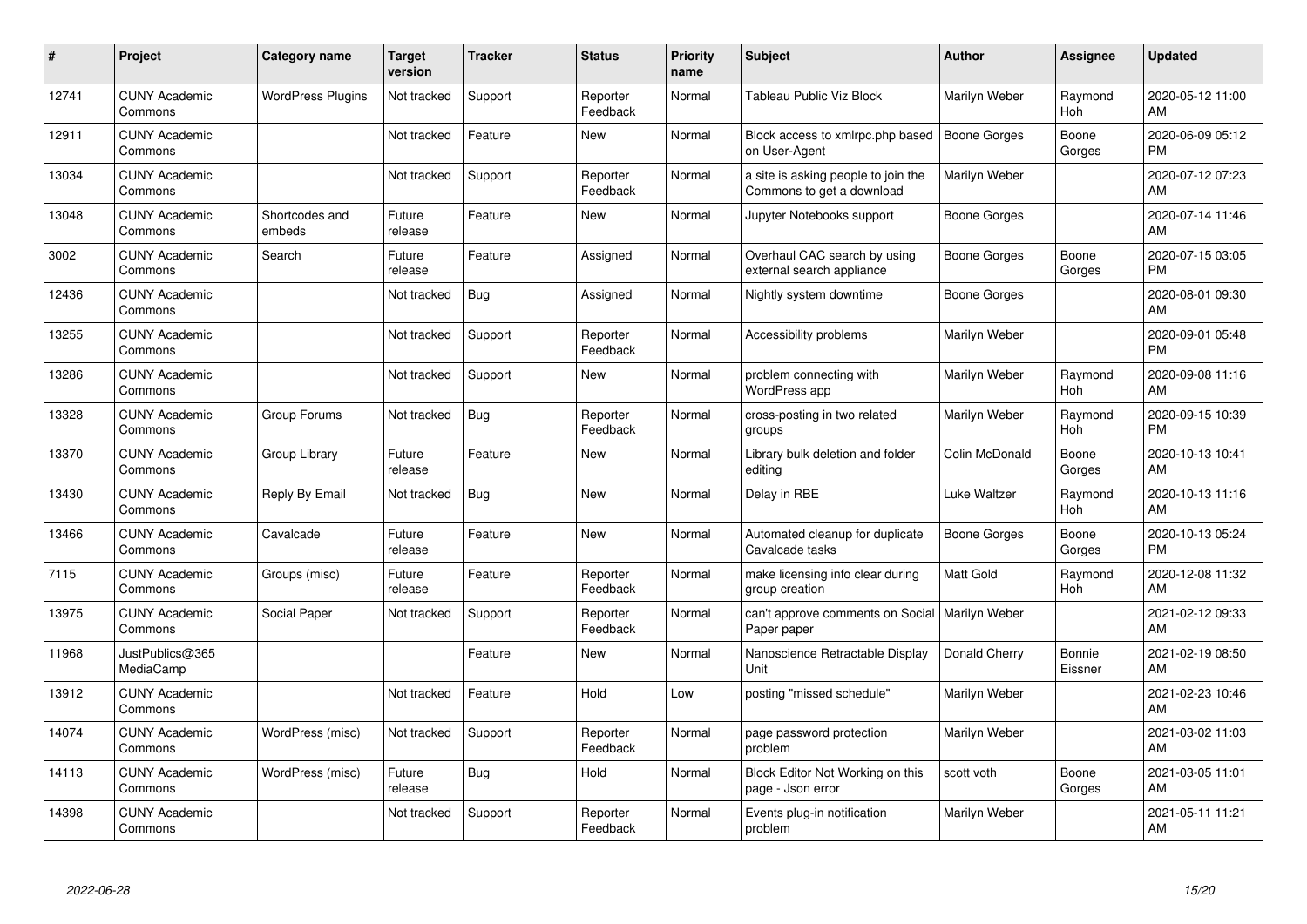| #     | Project                         | <b>Category name</b>       | <b>Target</b><br>version | <b>Tracker</b> | <b>Status</b>        | <b>Priority</b><br>name | <b>Subject</b>                                                                                | Author                  | <b>Assignee</b>   | <b>Updated</b>                |
|-------|---------------------------------|----------------------------|--------------------------|----------------|----------------------|-------------------------|-----------------------------------------------------------------------------------------------|-------------------------|-------------------|-------------------------------|
| 14483 | <b>CUNY Academic</b><br>Commons | WordPress - Media          | Not tracked              | <b>Bug</b>     | Reporter<br>Feedback | Normal                  | <b>Wordpress PDF Embed Stopped</b><br>Working after JITP Media Clone                          | <b>Patrick DeDauw</b>   | Boone<br>Gorges   | 2021-05-20 01:51<br><b>PM</b> |
| 14496 | <b>CUNY Academic</b><br>Commons | Domain Mapping             | Future<br>release        | Bug            | New                  | Normal                  | Mapped domain SSO uses<br>third-party cookies                                                 | Raymond Hoh             | Raymond<br>Hoh    | 2021-05-24 04:03<br><b>PM</b> |
| 13949 | <b>CUNY Academic</b><br>Commons |                            | Not tracked              | <b>Bug</b>     | New                  | Normal                  | Continued debugging of runaway<br>MySQL connections                                           | <b>Matt Gold</b>        | Boone<br>Gorges   | 2021-09-14 10:42<br>AM        |
| 14394 | <b>CUNY Academic</b><br>Commons |                            | Not tracked              | Feature        | <b>New</b>           | Normal                  | Commons News Site - redesign                                                                  | scott voth              | scott voth        | 2021-09-14 10:46<br>AM        |
| 14475 | <b>CUNY Academic</b><br>Commons |                            | Not tracked              | Publicity      | <b>New</b>           | Normal                  | OER Showcase Page                                                                             | Laurie Hurson           | Laurie Hurson     | 2021-09-14 10:46<br>AM        |
| 14538 | <b>CUNY Academic</b><br>Commons |                            | Not tracked              | Support        | Reporter<br>Feedback | Normal                  | <b>Weebly To Commons</b>                                                                      | Laurie Hurson           |                   | 2021-09-14 10:47<br>AM        |
| 14629 | <b>CUNY Academic</b><br>Commons |                            | Not tracked              | Bug            | Reporter<br>Feedback | Normal                  | Possible Post Order Bug?                                                                      | <b>Syelle Graves</b>    |                   | 2021-09-14 10:47<br>AM        |
| 14784 | <b>CUNY Academic</b><br>Commons |                            |                          | Support        | Reporter<br>Feedback | Normal                  | User report of logo problem when<br>using Customizer theme                                    | Marilyn Weber           |                   | 2021-09-17 10:25<br>AM        |
| 14792 | <b>CUNY Academic</b><br>Commons |                            |                          | <b>Bug</b>     | New                  | Normal                  | Inconsistent email notifications<br>from gravity forms                                        | Raffi<br>Khatchadourian |                   | 2021-10-04 01:50<br><b>PM</b> |
| 14842 | <b>CUNY Academic</b><br>Commons |                            | Not tracked              | Support        | Reporter<br>Feedback | Normal                  | Question about widgets and block<br>editor                                                    | Gina Cherry             |                   | 2021-10-06 03:01<br><b>PM</b> |
| 14900 | <b>CUNY Academic</b><br>Commons |                            | Not tracked              | Support        | Reporter<br>Feedback | Normal                  | previous theme?                                                                               | Marilyn Weber           |                   | 2021-10-25 10:31<br>AM        |
| 14911 | <b>CUNY Academic</b><br>Commons | <b>WordPress Themes</b>    | Not tracked              | Support        | New                  | Normal                  | Twentytwentyone theme                                                                         | Marilyn Weber           |                   | 2021-10-28 10:37<br>AM        |
| 14936 | <b>CUNY Academic</b><br>Commons |                            |                          | <b>Bug</b>     | <b>New</b>           | Normal                  | Commons websites blocked by<br>SPS campus network                                             | Laurie Hurson           |                   | 2021-11-03 03:57<br><b>PM</b> |
| 14940 | <b>CUNY Academic</b><br>Commons |                            |                          | <b>Bug</b>     | New                  | Normal                  | Discrepancy between Commons<br>profile "sites" and actual # of sites                          | Laurie Hurson           |                   | 2021-11-08 11:09<br>AM        |
| 12042 | <b>CUNY Academic</b><br>Commons | <b>Email Notifications</b> | Future<br>release        | Feature        | <b>New</b>           | Normal                  | Improved error logging for BPGES<br>send queue                                                | <b>Boone Gorges</b>     | Boone<br>Gorges   | 2021-11-19 12:25<br><b>PM</b> |
| 13358 | <b>CUNY Academic</b><br>Commons | Group Forums               | Future<br>release        | Feature        | New                  | Normal                  | Improved UI for group forum<br>threading settings                                             | Boone Gorges            | Raymond<br>Hoh    | 2021-11-19 12:27<br><b>PM</b> |
| 13199 | <b>CUNY Academic</b><br>Commons | Group Forums               | Future<br>release        | Feature        | New                  | Normal                  | Favoring Groups over bbPress<br>plugin                                                        | Colin McDonald          | Colin<br>McDonald | 2021-11-19 12:28<br>PM        |
| 14309 | <b>CUNY Academic</b><br>Commons | Group Library              | Future<br>release        | Feature        | New                  | Normal                  | Better handling of<br>bp_group_document file<br>download attempts when file is<br>not present | <b>Boone Gorges</b>     | Boone<br>Gorges   | 2021-11-19 12:28<br><b>PM</b> |
| 13650 | <b>CUNY Academic</b><br>Commons | Group Library              | Future<br>release        | Feature        | New                  | Normal                  | Forum Attachments in Group<br>Library                                                         | Laurie Hurson           |                   | 2021-11-19 12:30<br><b>PM</b> |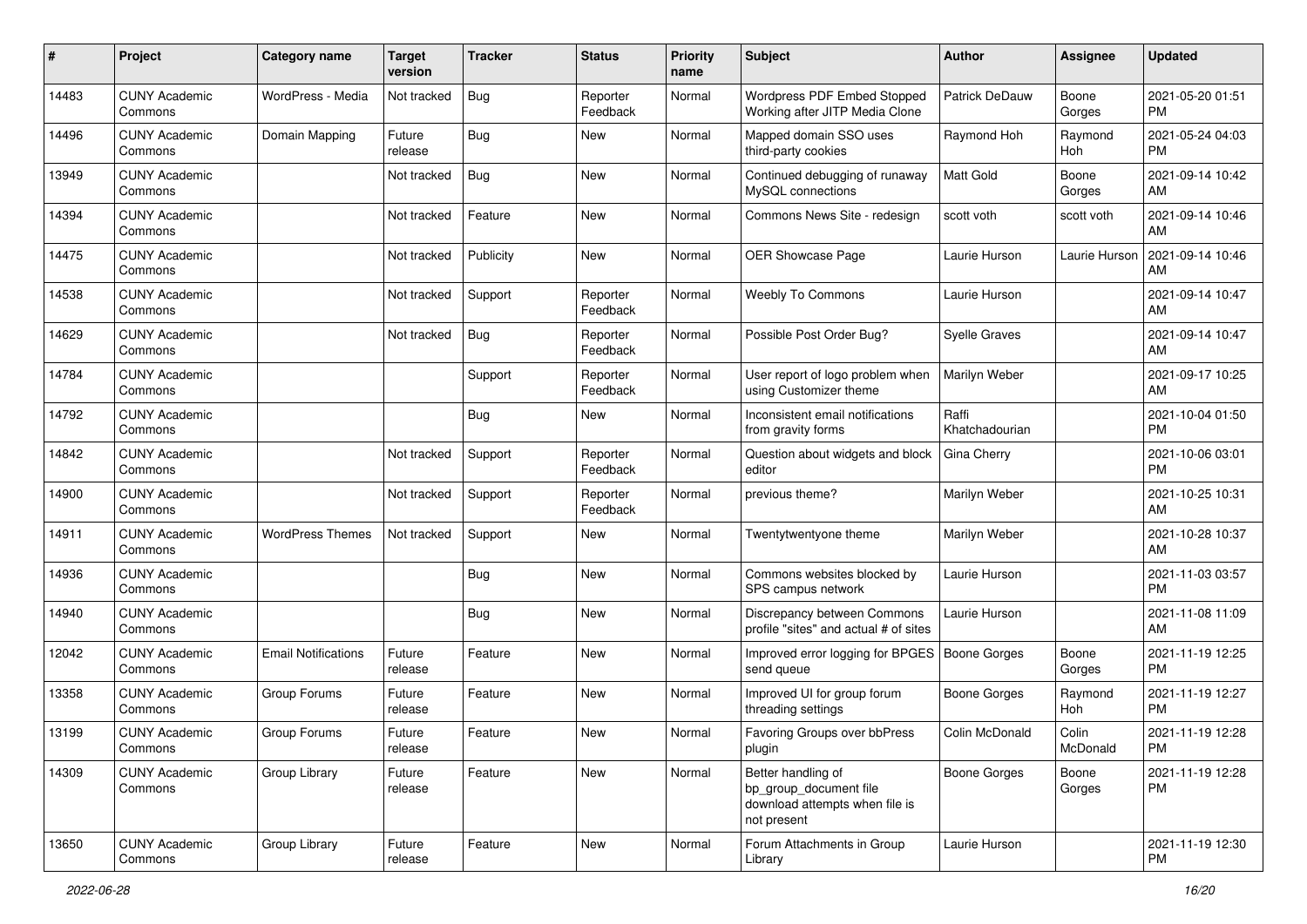| #     | Project                         | Category name               | <b>Target</b><br>version | <b>Tracker</b> | <b>Status</b>        | <b>Priority</b><br>name | <b>Subject</b>                                              | <b>Author</b>           | Assignee        | <b>Updated</b>                |
|-------|---------------------------------|-----------------------------|--------------------------|----------------|----------------------|-------------------------|-------------------------------------------------------------|-------------------------|-----------------|-------------------------------|
| 10580 | <b>CUNY Academic</b><br>Commons | Information<br>Architecture | Future<br>release        | Design/UX      | <b>New</b>           | Normal                  | Primary nav item review                                     | Boone Gorges            | Sara Cannon     | 2021-11-19 12:37<br><b>PM</b> |
| 13331 | <b>CUNY Academic</b><br>Commons | Site cloning                | Future<br>release        | Bug            | <b>New</b>           | Normal                  | Combine Site Template and<br>Clone operations               | Boone Gorges            | Jeremy Felt     | 2021-11-19 12:39<br><b>PM</b> |
| 13835 | <b>CUNY Academic</b><br>Commons | WordPress (misc)            | Future<br>release        | Feature        | New                  | Normal                  | Allow OneSearch widget to have<br>'CUNY' as campus          | <b>Boone Gorges</b>     | Boone<br>Gorges | 2021-11-19 12:39<br><b>PM</b> |
| 10226 | <b>CUNY Academic</b><br>Commons | Courses                     | Future<br>release        | Feature        | <b>New</b>           | Normal                  | Add "My Courses" to drop down<br>list                       | scott voth              | Boone<br>Gorges | 2021-11-19 12:42<br><b>PM</b> |
| 14983 | <b>CUNY Academic</b><br>Commons | WordPress (misc)            | Not tracked              | Support        | Reporter<br>Feedback | Normal                  | "Read More" tag not working                                 | Rebecca Krisel          | Raymond<br>Hoh  | 2021-11-23 01:17<br><b>PM</b> |
| 14987 | <b>CUNY Academic</b><br>Commons | <b>WordPress Plugins</b>    | Future<br>release        | Bug            | New                  | Normal                  | Elementor update causes<br>database freeze-up               | Boone Gorges            | Boone<br>Gorges | 2021-11-29 12:02<br><b>PM</b> |
| 14908 | <b>CUNY Academic</b><br>Commons | Performance                 |                          | <b>Bug</b>     | <b>New</b>           | Normal                  | Stale object cache on cdev                                  | Raymond Hoh             | Boone<br>Gorges | 2021-12-07 09:45<br>AM        |
| 14994 | <b>CUNY Academic</b><br>Commons | cdev.gc.cuny.edu            | Not tracked              | Support        | In Progress          | Normal                  | Clear Cache on CDEV                                         | scott voth              | Raymond<br>Hoh  | 2021-12-07 03:51<br><b>PM</b> |
| 15045 | <b>CUNY Academic</b><br>Commons |                             |                          | Support        | <b>New</b>           | Normal                  | no result for KCeL in the search<br>box on the commons      | Marilyn Weber           |                 | 2021-12-10 11:29<br>AM        |
| 14184 | <b>CUNY Academic</b><br>Commons | <b>Public Portfolio</b>     | Future<br>release        | Feature        | <b>New</b>           | Normal                  | Centralized mechanism for storing<br>Campus affiliations    | <b>Boone Gorges</b>     | Boone<br>Gorges | 2022-01-04 11:35<br>AM        |
| 14504 | <b>CUNY Academic</b><br>Commons |                             | Not tracked              | Publicity      | Reporter<br>Feedback | Normal                  | Adding showcases to home page<br>menu                       | Laurie Hurson           | Boone<br>Gorges | 2022-01-19 03:26<br><b>PM</b> |
| 15260 | <b>CUNY Academic</b><br>Commons |                             |                          | Support        | Reporter<br>Feedback | Normal                  | Diacritical markings   European<br><b>Stages</b>            | Marilyn Weber           |                 | 2022-02-04 08:16<br>AM        |
| 15242 | <b>CUNY Academic</b><br>Commons | Performance                 | Not tracked              | Bug            | Reporter<br>Feedback | Normal                  | Slugist site                                                | Raffi<br>Khatchadourian | Boone<br>Gorges | 2022-02-07 11:14<br>AM        |
| 15176 | <b>CUNY Academic</b><br>Commons |                             | Not tracked              | Support        | Reporter<br>Feedback | Normal                  | Archiving Q Writing & Old<br>Wordpress Sites on the Commons | Laurie Hurson           |                 | 2022-02-08 10:28<br>AM        |
| 15370 | <b>CUNY Academic</b><br>Commons |                             |                          | Support        | Reporter<br>Feedback | Normal                  | All-in-One Event Calendar?                                  | Marilyn Weber           |                 | 2022-02-17 11:03<br>AM        |
| 15516 | <b>CUNY Academic</b><br>Commons | <b>WordPress Plugins</b>    |                          | Bug            | Reporter<br>Feedback | Normal                  | Can't publish or save draft of post<br>on wordpress.com     | Raffi<br>Khatchadourian | Raymond<br>Hoh  | 2022-03-02 05:52<br><b>PM</b> |
| 15565 | <b>CUNY Academic</b><br>Commons |                             |                          | Support        | New                  | Normal                  | Events - send updates to an email<br>listserv               | <b>Marilyn Weber</b>    |                 | 2022-03-10 01:06<br><b>PM</b> |
| 15757 | <b>CUNY Academic</b><br>Commons |                             |                          | <b>Bug</b>     | New                  | Normal                  | Members # do not match                                      | Laurie Hurson           |                 | 2022-03-30 04:52<br><b>PM</b> |
| 15767 | <b>CUNY Academic</b><br>Commons | WordPress (misc)            |                          | Support        | <b>New</b>           | Normal                  | Site loading slowly                                         | scott voth              | Boone<br>Gorges | 2022-04-04 08:56<br><b>PM</b> |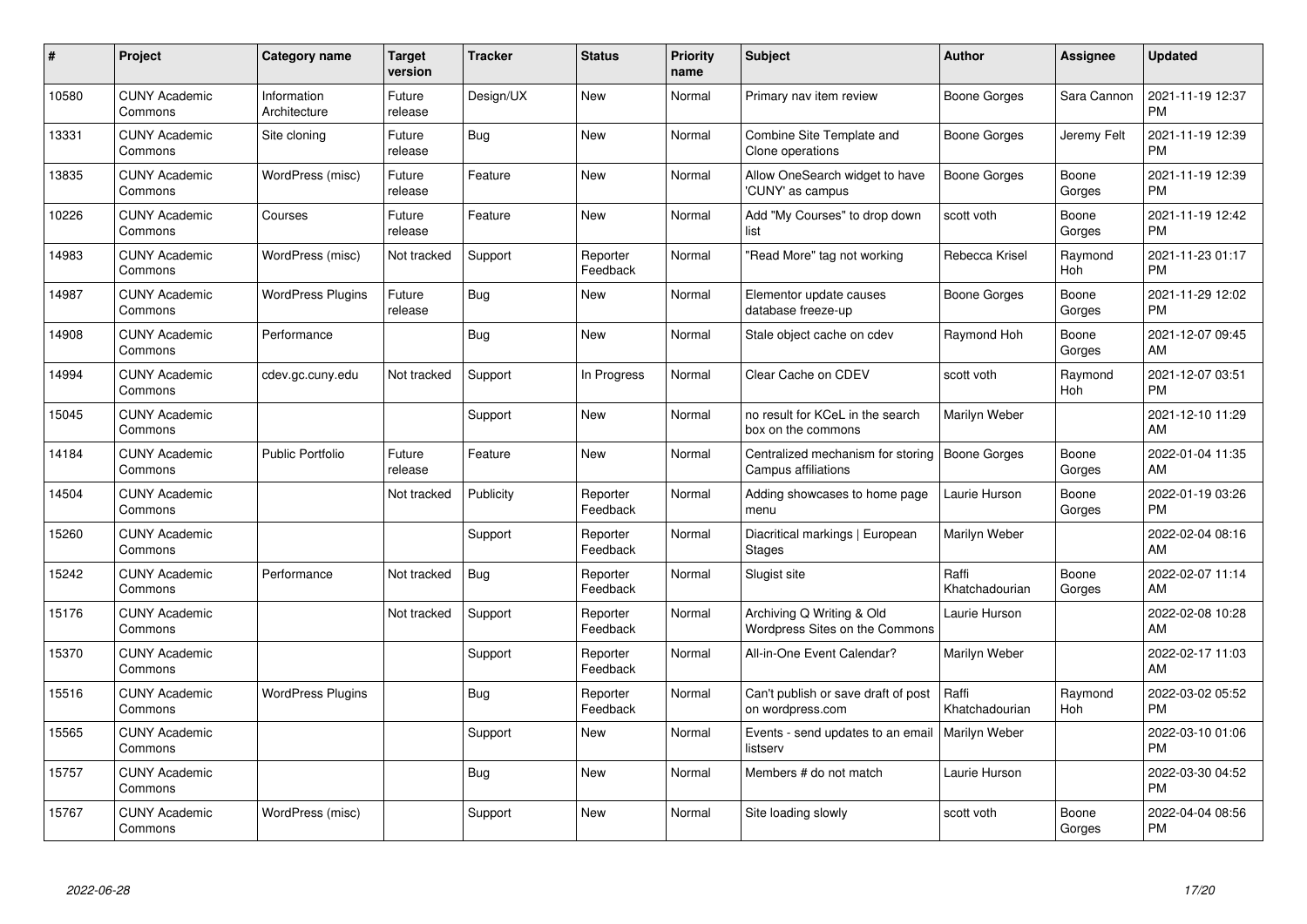| #     | Project                         | <b>Category name</b>           | <b>Target</b><br>version | <b>Tracker</b> | <b>Status</b>        | <b>Priority</b><br>name | <b>Subject</b>                                                | <b>Author</b>    | <b>Assignee</b> | <b>Updated</b>                |
|-------|---------------------------------|--------------------------------|--------------------------|----------------|----------------------|-------------------------|---------------------------------------------------------------|------------------|-----------------|-------------------------------|
| 15816 | <b>CUNY Academic</b><br>Commons |                                | Not tracked              | Support        | <b>New</b>           | Normal                  | slow loading at SPS                                           | Marilyn Weber    |                 | 2022-04-05 01:26<br><b>PM</b> |
| 15923 | <b>CUNY Academic</b><br>Commons |                                | Not tracked              | Feature        | Reporter<br>Feedback | Normal                  | <b>Bellows Plugin Adjustments</b>                             | Laurie Hurson    |                 | 2022-04-20 10:10<br>AM        |
| 15685 | <b>CUNY Academic</b><br>Commons |                                |                          | Support        | New                  | High                    | problem with chrome?                                          | Marilyn Weber    |                 | 2022-04-25 03:40<br><b>PM</b> |
| 8900  | <b>CUNY Academic</b><br>Commons | Accessibility                  | Future<br>release        | Feature        | Assigned             | Normal                  | Look into tools to enforce<br>accessibility in WP environment | <b>Matt Gold</b> | Boone<br>Gorges | 2022-04-26 11:59<br>AM        |
| 8901  | <b>CUNY Academic</b><br>Commons | Accessibility                  | Future<br>release        | Feature        | Assigned             | Normal                  | Theme analysis for accessibility                              | Matt Gold        | Boone<br>Gorges | 2022-04-26 11:59<br>AM        |
| 8835  | <b>CUNY Academic</b><br>Commons | <b>Blogs (BuddyPress)</b>      | Future<br>release        | Feature        | <b>New</b>           | Normal                  | Extend cuny is shortlinks to sites                            | Luke Waltzer     | Boone<br>Gorges | 2022-04-26 11:59<br>AM        |
| 11243 | <b>CUNY Academic</b><br>Commons | BuddyPress (misc)              | Future<br>release        | <b>Bug</b>     | <b>New</b>           | Normal                  | Audit bp-custom.php                                           | Raymond Hoh      | Raymond<br>Hoh  | 2022-04-26 11:59<br>AM        |
| 10380 | <b>CUNY Academic</b><br>Commons | WordPress (misc)               | Future<br>release        | Feature        | In Progress          | Normal                  | Remove blacklisted plugins                                    | Boone Gorges     |                 | 2022-04-26 12:00<br><b>PM</b> |
| 11843 | <b>CUNY Academic</b><br>Commons | WordPress (misc)               | Future<br>release        | Design/UX      | <b>New</b>           | Normal                  | Tweaking the Gutenberg Editor<br>Interface                    | Laurie Hurson    |                 | 2022-04-26 12:00<br><b>PM</b> |
| 14787 | <b>CUNY Academic</b><br>Commons | <b>Plugin Packages</b>         | Future<br>release        | Feature        | <b>New</b>           | Normal                  | Creating a "Design" plugin<br>package                         | Laurie Hurson    | scott voth      | 2022-04-27 04:56<br><b>PM</b> |
| 16099 | <b>CUNY Academic</b><br>Commons |                                |                          | Support        | Reporter<br>Feedback | Normal                  | request for Newsletter Glue                                   | Marilyn Weber    |                 | 2022-05-13 12:14<br><b>PM</b> |
| 16092 | <b>CUNY Academic</b><br>Commons |                                | Future<br>release        | Feature        | Hold                 | Normal                  | Don't show main site in Site<br>search results                | Boone Gorges     | Boone<br>Gorges | 2022-05-17 03:12<br><b>PM</b> |
| 16110 | <b>CUNY Academic</b><br>Commons |                                |                          | Support        | Reporter<br>Feedback | Normal                  | remove Creative Commons<br>license from pages?                | Marilyn Weber    | Raymond<br>Hoh  | 2022-05-17 06:11<br><b>PM</b> |
| 15210 | <b>CUNY Academic</b><br>Commons | Analytics                      | Not tracked              | Design/UX      | <b>New</b>           | Normal                  | Google Analytics improvements                                 | Colin McDonald   | Boone<br>Gorges | 2022-05-24 10:47<br>AM        |
| 15883 | <b>CUNY Academic</b><br>Commons |                                | 2.1.0                    | Feature        | <b>New</b>           | Normal                  | Release BPGES update                                          | Boone Gorges     | Boone<br>Gorges | 2022-05-26 10:39<br>AM        |
| 13891 | <b>CUNY Academic</b><br>Commons | Internal Tools and<br>Workflow | 2.1.0                    | Feature        | <b>New</b>           | Normal                  | Migrate automated linting to<br>GitHub Actions                | Boone Gorges     | Jeremy Felt     | 2022-05-26 10:45<br>AM        |
| 15194 | <b>CUNY Academic</b><br>Commons | Internal Tools and<br>Workflow | 2.1.0                    | Feature        | <b>New</b>           | Normal                  | PHPCS sniff for un-restored<br>switch_to_blog() calls         | Boone Gorges     | Jeremy Felt     | 2022-05-26 10:45<br>AM        |
| 15604 | <b>CUNY Academic</b><br>Commons | <b>Email Notifications</b>     | Future<br>release        | Feature        | Assigned             | Normal                  | Restructure Commons Group<br>Digest Email Messages            | <b>Matt Gold</b> | Boone<br>Gorges | 2022-05-26 10:45<br>AM        |
| 13946 | <b>CUNY Academic</b><br>Commons | <b>WordPress Plugins</b>       | 2.1.0                    | Support        | Assigned             | Normal                  | Custom Embed handler For<br>OneDrive files                    | scott voth       | Raymond<br>Hoh  | 2022-05-26 10:46<br>AM        |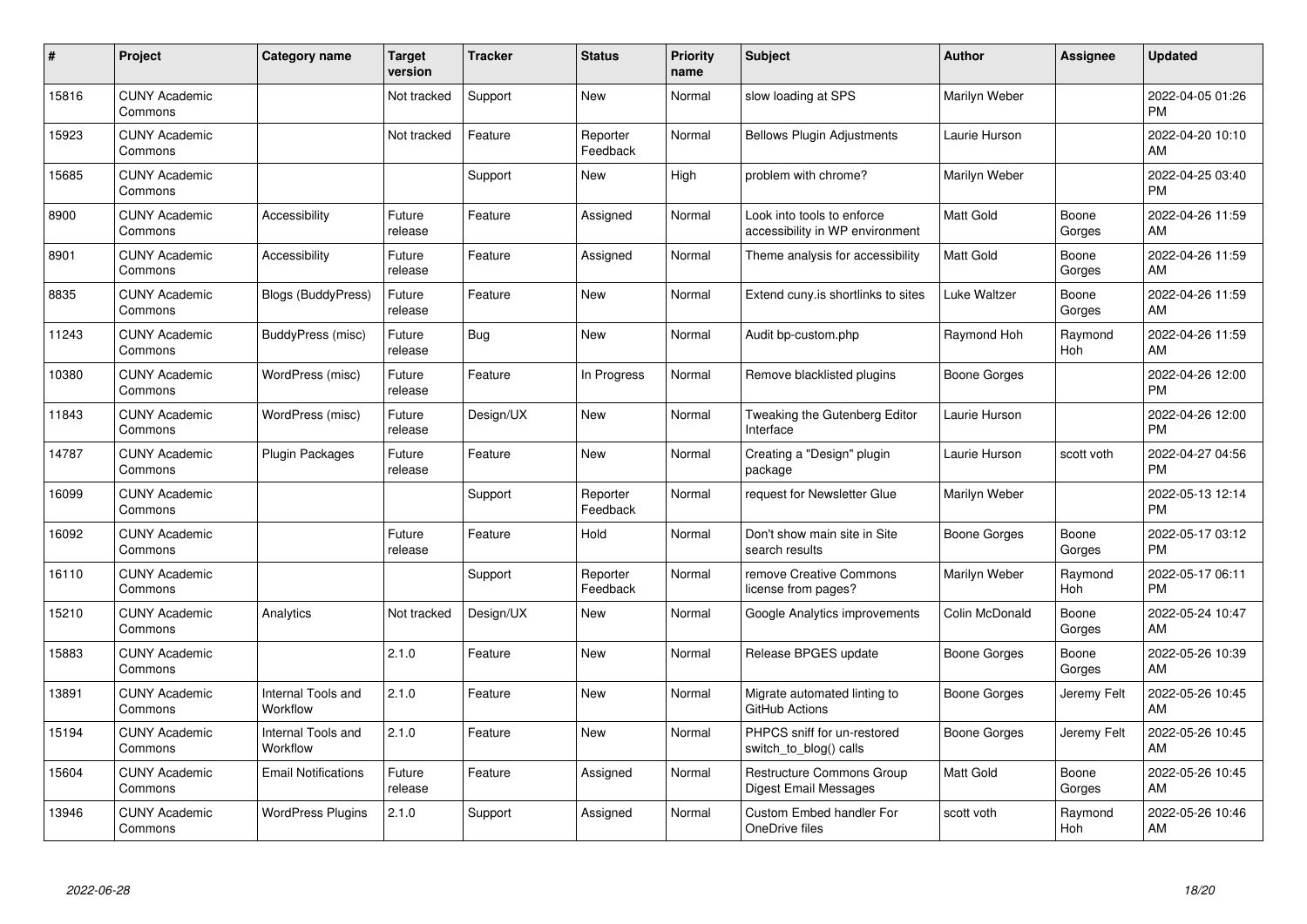| $\#$  | Project                         | Category name            | <b>Target</b><br>version | <b>Tracker</b> | <b>Status</b>                       | <b>Priority</b><br>name | <b>Subject</b>                                                            | Author                  | <b>Assignee</b>       | <b>Updated</b>                |
|-------|---------------------------------|--------------------------|--------------------------|----------------|-------------------------------------|-------------------------|---------------------------------------------------------------------------|-------------------------|-----------------------|-------------------------------|
| 16177 | <b>CUNY Academic</b><br>Commons | Reply By Email           |                          | <b>Bug</b>     | <b>New</b>                          | Normal                  | Switch to Inbound mode for RBE                                            | Raymond Hoh             | Raymond<br>Hoh        | 2022-05-30 04:32<br><b>PM</b> |
| 11649 | <b>CUNY Academic</b><br>Commons | <b>WordPress Plugins</b> | 2.0.2                    | Bug            | In Progress                         | Normal                  | CC license displayed on every<br>page                                     | Gina Cherry             | Raymond<br>Hoh        | 2022-06-14 11:36<br>AM        |
| 12121 | <b>CUNY Academic</b><br>Commons | WordPress Plugins        | 2.0.2                    | Feature        | Reporter<br>Feedback                | Normal                  | Embedding H5P Iframes on<br>Commons Site                                  | Laurie Hurson           | Boone<br>Gorges       | 2022-06-14 11:36<br>AM        |
| 13457 | <b>CUNY Academic</b><br>Commons | Group Forums             | 2.0.2                    | <b>Bug</b>     | <b>New</b>                          | High                    | Forum post not sending<br>notifications                                   | Filipa Calado           | Raymond<br><b>Hoh</b> | 2022-06-14 11:36<br>AM        |
| 15978 | <b>CUNY Academic</b><br>Commons | WordPress - Media        | 2.0.2                    | Support        | Reporter<br>Feedback                | Normal                  | tex files?                                                                | Marilyn Weber           | Raymond<br><b>Hoh</b> | 2022-06-14 11:36<br>AM        |
| 15613 | <b>CUNY Academic</b><br>Commons |                          | 2.0.2                    | Feature        | Reporter<br>Feedback                | Normal                  | Adding "Passster" plugin                                                  | Laurie Hurson           |                       | 2022-06-14 11:36<br>AM        |
| 14439 | <b>CUNY Academic</b><br>Commons | Spam/Spam<br>Prevention  | 2.0.2                    | Support        | Assigned                            | Normal                  | Aprroved comments held for<br>moderation                                  | Laurie Hurson           | Raymond<br>Hoh        | 2022-06-14 11:36<br>AM        |
| 15655 | <b>CUNY Academic</b><br>Commons |                          | 2.0.2                    | Support        | Reporter<br>Feedback                | Normal                  | Event Aggregator plugin?                                                  | Marilyn Weber           |                       | 2022-06-14 11:36<br>AM        |
| 15169 | <b>CUNY Academic</b><br>Commons |                          | 2.0.2                    | Support        | Reporter<br>Feedback                | Normal                  | new Prelude website zipfiles for<br>custom theme and other files.         | Marilyn Weber           |                       | 2022-06-14 11:36<br>AM        |
| 16199 | <b>CUNY Academic</b><br>Commons | <b>Directories</b>       | 2.0.2                    | Bug            | <b>New</b>                          | Normal                  | Removed "Semester" Filter from<br><b>Courses Directory</b>                | Laurie Hurson           | Boone<br>Gorges       | 2022-06-14 11:36<br>AM        |
| 16245 | <b>CUNY Academic</b><br>Commons | WordPress (misc)         |                          | <b>Bug</b>     | Reporter<br>Feedback                | Normal                  | Save Button missing on<br>WordPress Profile page                          | scott voth              | Raymond<br><b>Hoh</b> | 2022-06-16 03:09<br><b>PM</b> |
| 16255 | <b>CUNY Academic</b><br>Commons | WordPress (misc)         |                          | <b>Bug</b>     | <b>New</b>                          | Normal                  | Need to define 'MULTISITE'<br>constant in wp-config.php                   | Raymond Hoh             |                       | 2022-06-19 09:31<br>AM        |
| 10439 | <b>CUNY Academic</b><br>Commons | Design                   | 2.1.0                    | Design/UX      | <b>New</b>                          | Normal                  | Create Style Guide for Commons                                            | Sonja Leix              | Sara Cannon           | 2022-06-23 06:20<br><b>PM</b> |
| 16291 | <b>CUNY Academic</b><br>Commons | Site cloning             | 2.0.2                    | Support        | Staged for<br>Production<br>Release | Normal                  | Images coming up blank in Media<br>Library                                | Marilyn Weber           | Raymond<br>Hoh        | 2022-06-23 08:28<br><b>PM</b> |
| 16290 | <b>CUNY Academic</b><br>Commons |                          |                          | Feature        | Reporter<br>Feedback                | Normal                  | Add Table Of Contents Block<br>plug-in                                    | Raffi<br>Khatchadourian |                       | 2022-06-24 10:26<br>AM        |
| 16296 | <b>CUNY Academic</b><br>Commons | Home Page                | 2.0.2                    | Bug            | Staged for<br>Production<br>Release | Normal                  | "Visit Profile" link on Member<br>Directory page doesn't work<br>properly | Raymond Hoh             | Raymond<br><b>Hoh</b> | 2022-06-24 07:54<br><b>PM</b> |
| 16294 | <b>CUNY Academic</b><br>Commons |                          |                          | Bug            | <b>New</b>                          | Urgent                  | CAC is down                                                               | Raffi<br>Khatchadourian |                       | 2022-06-27 02:00<br><b>PM</b> |
| 16307 | <b>CUNY Academic</b><br>Commons |                          |                          | <b>Bug</b>     | <b>New</b>                          | Normal                  | Add brief messaging to<br>accept/decline group membership<br>requests     | Matt Gold               | Boone<br>Gorges       | 2022-06-27 06:13<br><b>PM</b> |